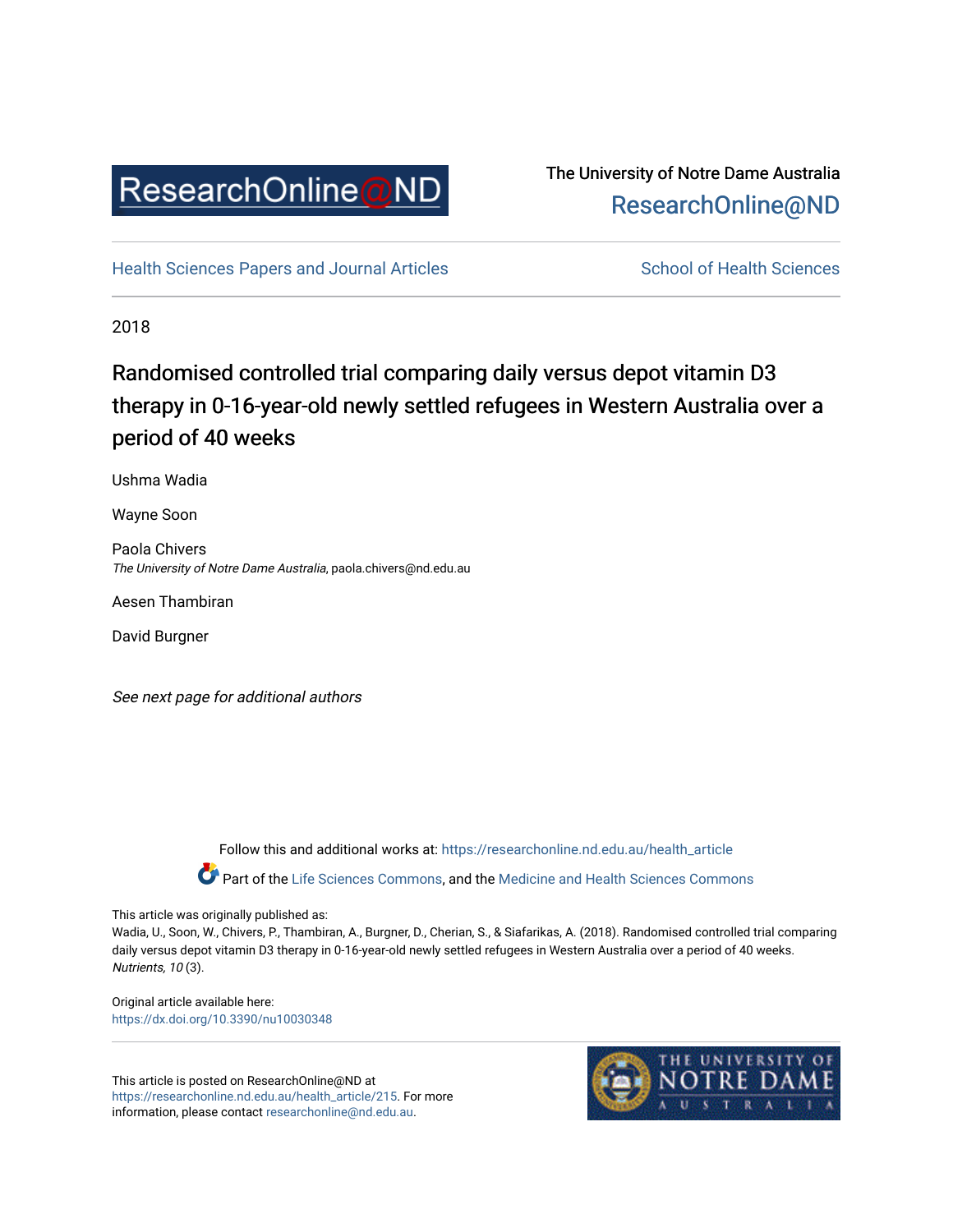### Authors

Ushma Wadia, Wayne Soon, Paola Chivers, Aesen Thambiran, David Burgner, Sarah Cherian, and Aris Siafarikas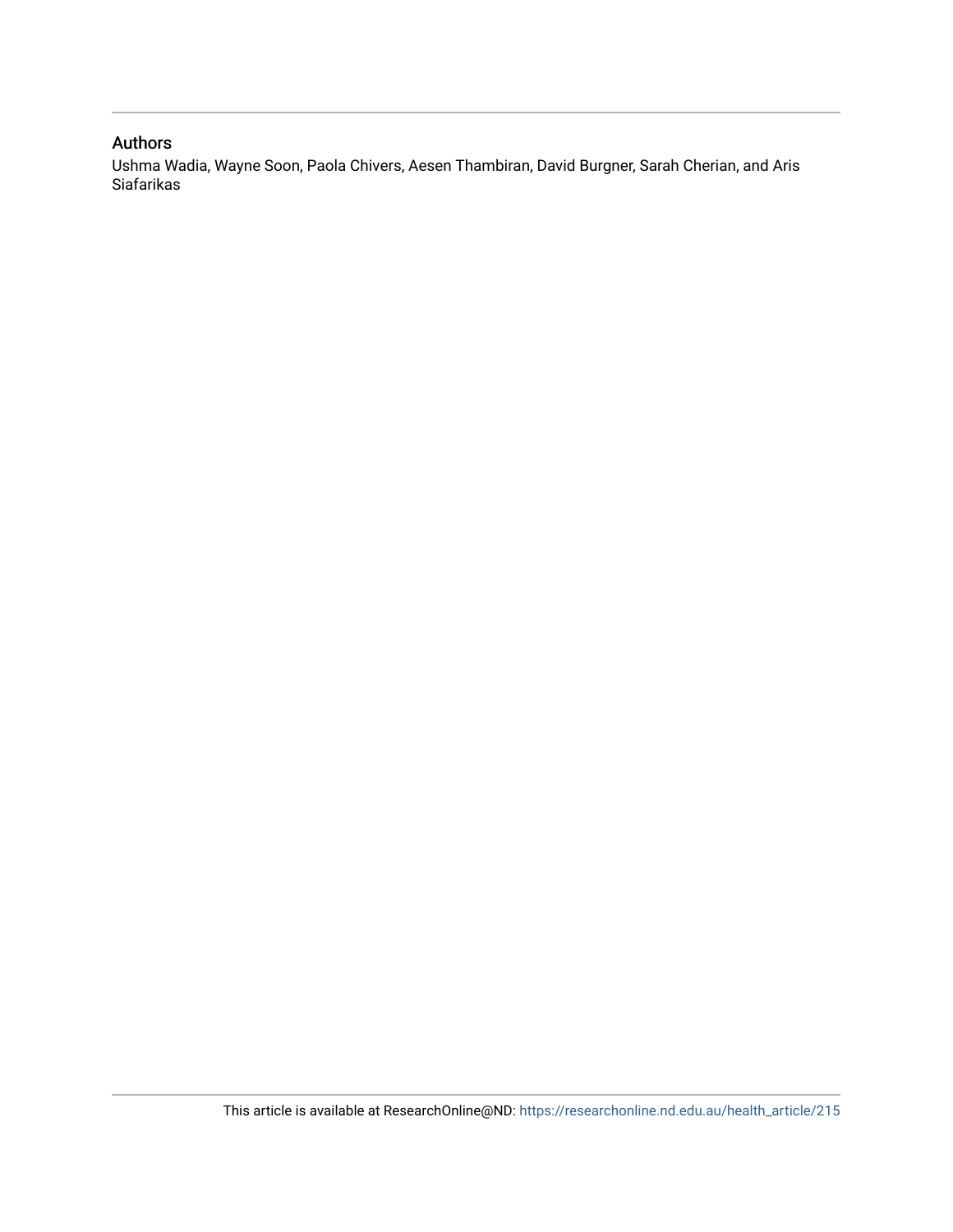This is an Open Access article distributed in accordance with the Creative Commons Attribution 4.0 International (CC BY 4.0) License, which permits unrestricted use, distribution, and reproduction in any medium, provided the original author and source are credited. See[: https://creativecommons.org/licenses/by/4.0/](https://creativecommons.org/licenses/by/4.0/) 

This article originally published in *Nutrients* available at: <https://dx.doi.org/10.3390/nu10030348>

Wadia, U., Soon, W., Chivers, P., Thambiran, A., Burgner, D., Cherian, S., and Siafarikas, A. (2018). Randomised controlled trial comparing daily versus depot vitamin D3 therapy in 0-16-year-old newly settled refugees in Western Australia over a period of 40 weeks. *Nutrients, 10*(3). doi: 10.3390/nu10030348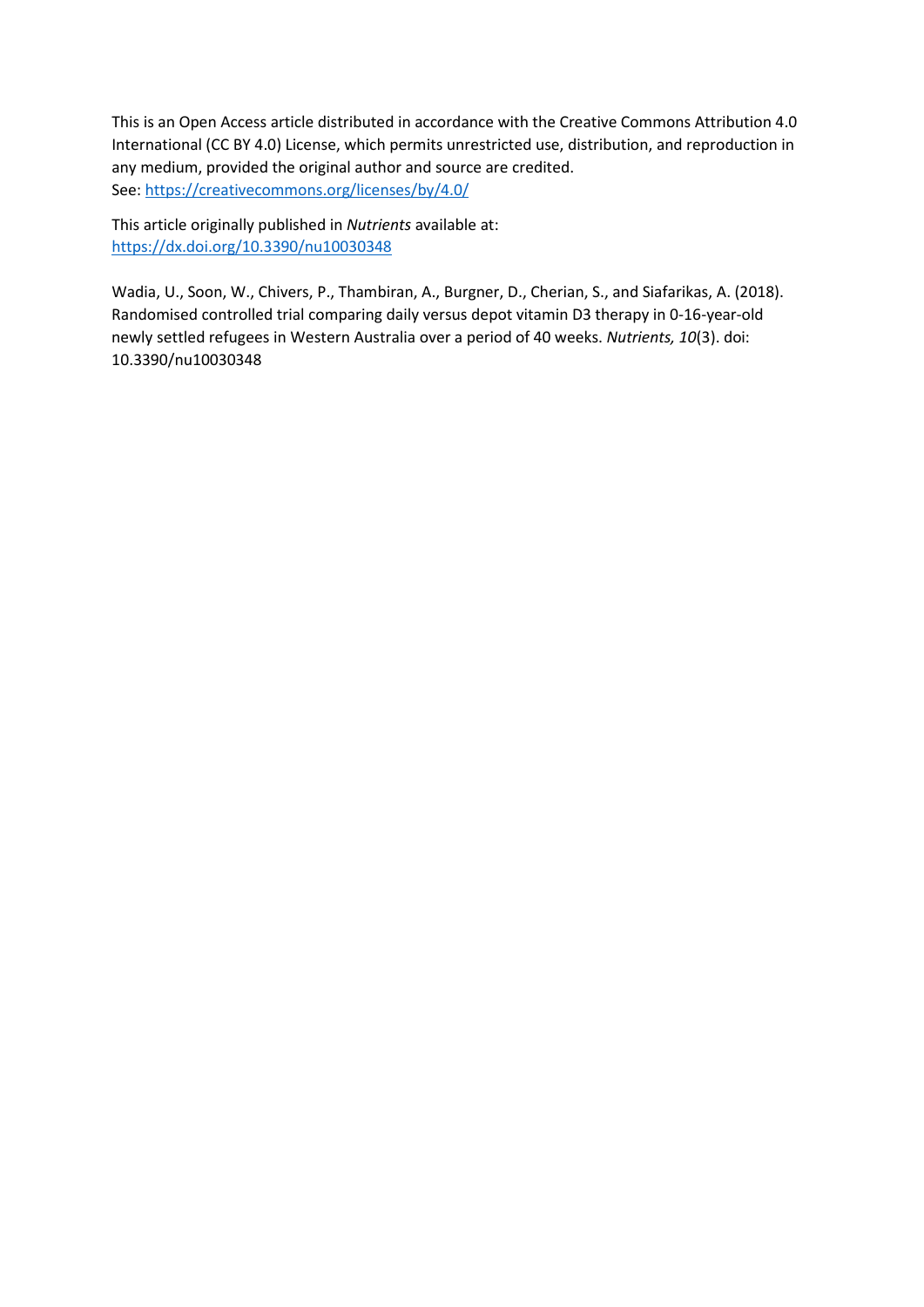

*Article*

# **Randomised Controlled Trial Comparing Daily Versus Depot Vitamin D3 Therapy in 0–16-Year-Old Newly Settled Refugees in Western Australia Over a Period of 40 Weeks**

## **Ushma Wadia 1,2,† [ID](https://orcid.org/0000-0002-8097-5072) , Wayne Soon 3,†, Paola Chivers 4,5,6, Aesen Thambiran <sup>7</sup> , David Burgner 8,9,10, Sarah Cherian 3,11 and Aris Siafarikas 3,4,5,6,12,\***

- <sup>1</sup> Department of Rheumatology and Metabolic Medicine, Princess Margaret Hospital for Children, Perth, WA 6008, Australia; Ushma.Wadia@health.wa.gov.au
- <sup>2</sup> Department of Infectious Diseases, Princess Margaret Hospital for Children, Perth, WA 6008, Australia
- <sup>3</sup> Division of Paediatrics, School of Medicine, Faculty of Health and Medical Sciences, The University of Western Australia, Perth, WA 6008, Australia; Wayne.Soon@health.wa.gov.au (W.S.); sarah.cherian@health.wa.gov.au (S.C.)
- 4 Institute for Health Research, The University of Notre Dame Australia, Fremantle, WA 6160, Australia; paola.chivers@nd.edu.au
- <sup>5</sup> School of Medical and Health Sciences & Exercise Medicine Research Institute, Edith Cowan University, Perth, WA 6027, Australia
- <sup>6</sup> Western Australian Bone Research Collaboration, Perth, WA 6008, Australia
- <sup>7</sup> Humanitarian Entrant Health Service, North Metropolitan Health Service, Perth, WA 6000, Australia; Aesen.Thambiran@health.wa.gov.au
- <sup>8</sup> Department of Paediatrics, The University of Melbourne, Melbourne, VIC 3052, Australia; david.burgner@mcri.edu.au
- <sup>9</sup> Department of Paediatrics, Monash University, Melbourne, VIC 3168, Australia
- <sup>10</sup> Murdoch Children's Research Institute, Royal Children's Hospital Melbourne, Melbourne, VIC 3052, Australia
- <sup>11</sup> Refugee Health Service, Department of Paediatrics, Princess Margaret Hospital for Children, Perth, WA 6008, Australia
- <sup>12</sup> Department of Endocrinology and Diabetes, Princess Margaret Hospital for Children, Perth, WA 6008, Australia
- **\*** Correspondence: Aris.Siafarikas@health.wa.gov.au; Tel.: +61-893-408-222
- † Joint first authorship.

Received: 23 February 2018; Accepted: 9 March 2018; Published: 13 March 2018

**Abstract:** Vitamin D deficiency is highly prevalent in newly settled refugees in Western Australia (WA). If adherence to daily vitamin D therapy is problematic, depot therapy is a therapeutic alternative. The aim of this study was to compare daily versus depot treatment and factors influencing the therapeutic outcome. Newly settled refugees (*n* = 151) with 25(OH)D levels less than 78 nmol/L were randomised to receive daily or depot vitamin D therapy with eight weekly interval follow up to 40 weeks. Biochemical and clinical parameters were collected at each visit. Generalized Linear Mixed Models (GLMM) examined the longitudinal changes over time controlling for confounders including age, gender, treatment arm, season, country of refuge/origin and sun exposure score. Participants were aged 5.5 months to 16.0 years (75 males, 83 females). Both treatment groups achieved vitamin D sufficiency. The daily treatment group had significantly higher 25(OH)D levels at each visit post baseline and a higher proportion of participants with levels above 50 nmol/L at all time points. Time, treatment group, calcium and sun exposure score were significant predictors of 25(OH)D serum levels. Depot vitamin D therapy is an alternative to daily treatment in this at-risk group of children and adolescents in whom treatment adherence is problematic.

**Keywords:** depot; daily; supplementation; therapy; vitamin D; refugee; rickets

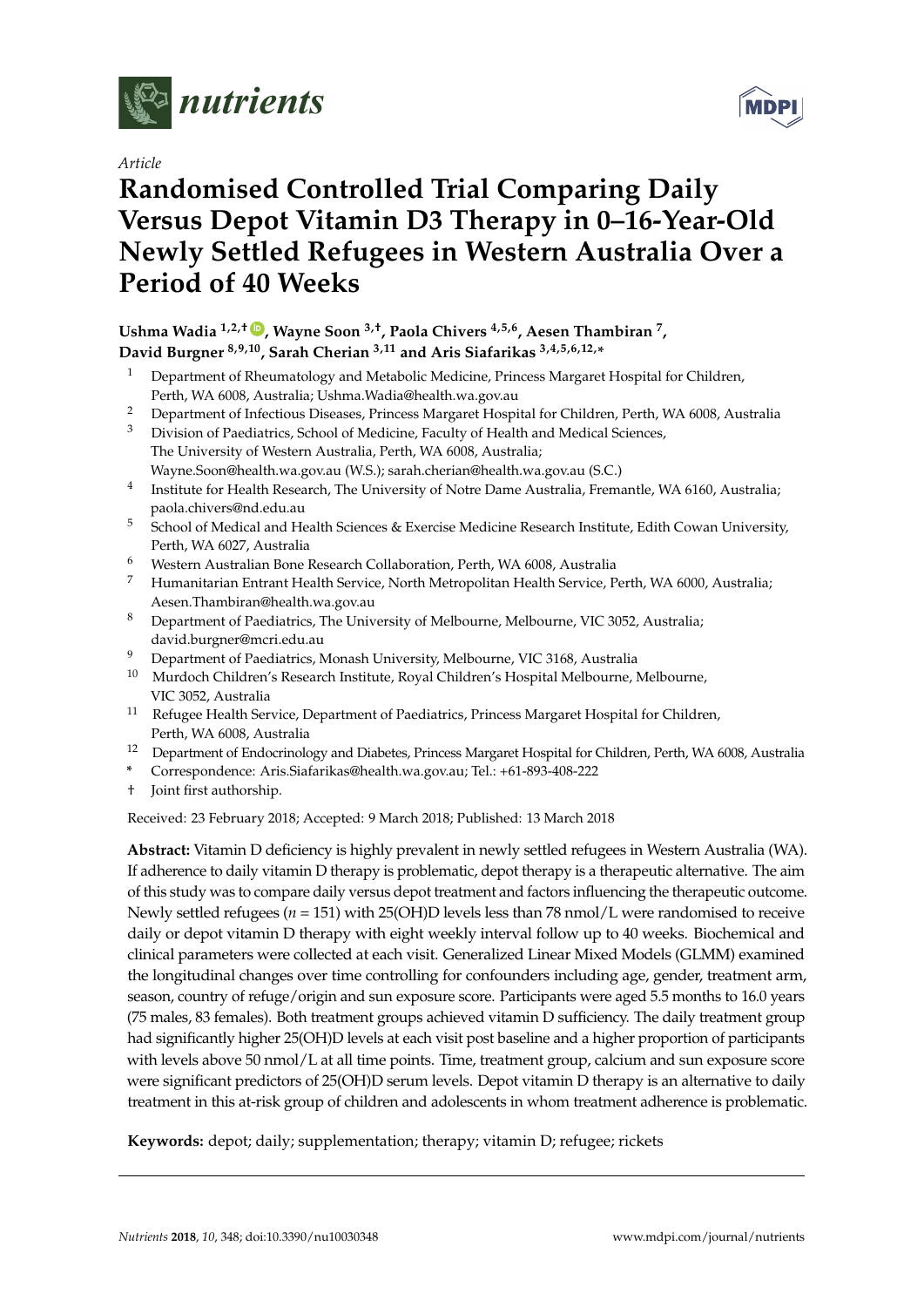#### **1. Introduction**

Vitamin D deficiency is one of the most common nutritional deficiencies in the world with approximately one billion people at risk [\[1](#page-17-0)[,2\]](#page-17-1). It is on the rise in developed countries, even in Australia where there is an abundance of sunlight [\[3\]](#page-17-2). Additional risk factors among newly settled refugees include veiling, dietary deficiencies, darker skin colour and unfamiliarity with the local healthcare system [\[4,](#page-17-3)[5\]](#page-17-4). More specifically, in Australian children with vitamin D deficiency rickets, risk factors include dark skin and maternal veiling with 96–98% of these being children migrants or born to a migrant parent [\[6,](#page-17-5)[7\]](#page-17-6).

Vitamin D is involved in the regulation of several skeletal and non-skeletal functions through the action of its active metabolite,  $1,25(OH)_2D$ . Research into non-skeletal effects of vitamin D has increased greatly in recent years [\[8](#page-17-7)[,9\]](#page-17-8). Some of these associations include suppression of proliferation and differentiation of cancer cells, modulation of innate and adaptive immunity, modulation of muscle cell proliferation, improved cardiovascular health, modulation of pancreatic beta cell function and insulin sensitivity, clearance of amyloid plaques and promotion of survival, development and neuron function [\[9](#page-17-8)[–13\]](#page-17-9). Furthermore low vitamin D concentrations have been associated with increased longitudinal risk of hypertension, diabetes, cardiovascular disease and atherosclerosis [\[11\]](#page-17-10).

Vitamin D deficiency, whilst prevalent, is often asymptomatic. Clinical features include rickets, craniotabes, bone pain, muscle pain, hypocalcaemia seizures, delayed gross motor milestones and irritability [\[14\]](#page-17-11), but more likely in infants compared to older children and adolescents.

Increasing sunlight exposure within recommendations for the prevention of skin cancer is the ideal method of improving vitamin D status, but it may not be suitable or effective for refugee children due to darker skin colour, veiling and other socio-cultural factors [\[15–](#page-17-12)[17\]](#page-17-13). A recent international consensus paper recommends implementing national supplementation and fortification of food programmes with vitamin D and/or calcium to address the high rates of nutritional deficiency [\[2,](#page-17-1)[18\]](#page-17-14). For high risk ethnic groups, vitamin D supplementation during every winter and spring has been suggested [\[2\]](#page-17-1).

Due to the longer periods of treatment required in this group, adherence with daily oral vitamin D supplementation is problematic and hence, depot (or "stoss") vitamin D supplementation at larger doses in intervals of weeks or months may be a suitable alternative therapeutic option [\[2](#page-17-1)[,19\]](#page-18-0). The use of high-dose depot vitamin D therapy is increasing, but there are little data on its use in children. In Australia, the experience with depot vitamin D therapy is limited.

In Western Australia (WA), the Humanitarian Entrant Health Service (HEHS) provides health assessments for all refugee and humanitarian entrants who have been resettled in the state under the Humanitarian Programs. Vitamin D assessment is conducted for all refugees who access this service. At the time of the study approximately10,000 refugees were resettled in Australia annually, with over 10% resettled in WA [\[20\]](#page-18-1). Children represent about half of the resettled refugees. The main source regions for offshore refugee and humanitarian visas during the study period were Middle East, South West Asia and Africa [\[20\]](#page-18-1). Vitamin D deficiency remains a common referral reason to the Princess Margaret Hospital for Children (PMH) Refugee Health Service (RHS) [\[21\]](#page-18-2).

The aim of this study was to compare the efficacy of daily and depot vitamin D therapy in newly settled refugees aged 0–16 years with low vitamin D levels and to analyse factors influencing the therapeutic outcome.

#### **2. Materials and Methods**

#### *2.1. Trial Design*

This is a prospective randomised controlled trial, approved by the PMH Human Research Ethics Committee (registration number 1564/EP), and registered with the World Health Organisation (WHO, # U1111-1125-4879) and Australian and New Zealand Clinical Trials Registry [\(http://www.anzctr.org.](http://www.anzctr.org.au/) [au/;](http://www.anzctr.org.au/) ANZCTR, ACTRN12611001177943). Inclusion criteria were children aged 0–16 years, refugee background and a 25(OH)D level lower than 78 nmol/L. Participants were excluded if they were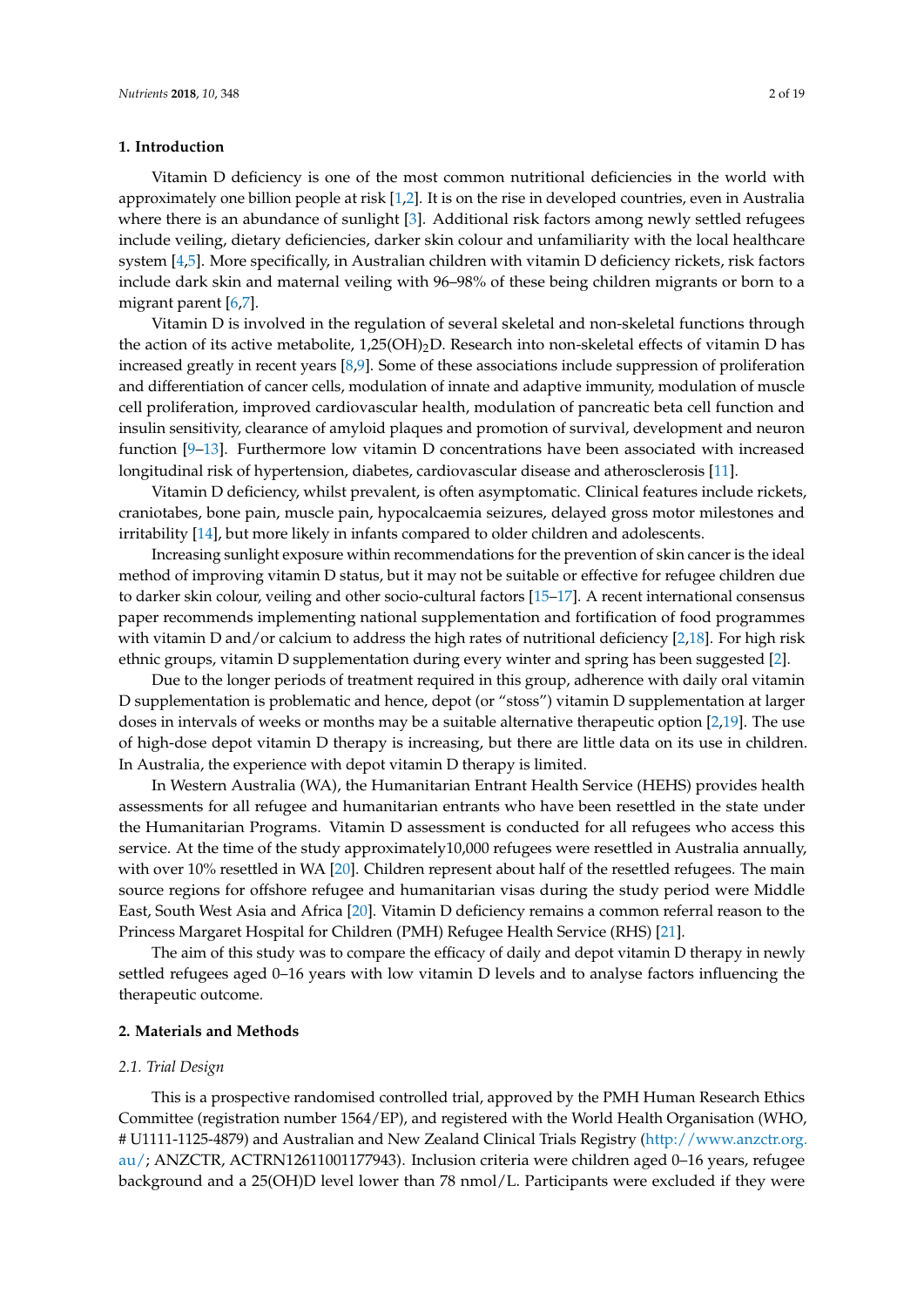already on Vitamin D supplements. Professional interpreters were used for the duration of the study in keeping with the WA Department of Health Language Services Policy.

In this context, vitamin D deficiency is commonly thought of as a spectrum, from optimal vitamin D status to insufficiency to deficiency. There is ongoing debate about what the optimal serum 25(OH)D thresholds should be. Levels < 50 nmol/L are widely regarded as vitamin D deficient by some groups, and a target of  $\geq$ 50 nmol/L is currently recommended for infants, children, and adolescents in Australia [\[2,](#page-17-1)[14,](#page-17-11)[22–](#page-18-3)[24\]](#page-18-4). For adults > 75 nmol/L has been proposed as the level needed to support extra-skeletal functions of vitamin D [\[1](#page-17-0)[,25\]](#page-18-5). This has not been confirmed for children [\[14](#page-17-11)[,26\]](#page-18-6). We used 78 nmol/L as the cut-off for vitamin D insufficiency and 27.5 nmol/L for vitamin D deficiency based on the level of 25(OH)D that induces a positive PTH-response to maintain normocalcaemia [\[27\]](#page-18-7).

#### *2.2. Participants*

Participants were recruited from HEHS, where they were screened for their eligibility during initial health assessment. Written informed consent was obtained from primary caregivers and interpreters utilised for all study related activities including explanation of the study, consent, plan for follow up, administration of questionnaires and treatment plan where indicated.

#### *2.3. Intervention*

A concentrated water-soluble emulsified vitamin D3 solution was used for daily therapy (Bio-Logical Vitamin D3 solution at 5000 IU/mL, Biological Therapies, Braeside, VIC, Australia), and a 50,000 IU/mL vitamin D3 solution in olive oil prepared by the PMH Clinical Trials Pharmacy was used for depot therapy. Calcium supplements (200–600 mg elemental calcium per day) were also prescribed for participants whose diet was low in calcium and those with hypocalcaemia (<2.15 mmol/L).

#### *2.4. Outcomes*

The following were recorded at the visits:

- (i) Clinical parameters: height, weight, clinical signs of rickets (bone deformities, widened epiphyses, craniotabes and rachitic rosary);
- (ii) Biochemical parameters: serum 25(OH)D (DiaSorin Liaison, DiaSorin (PTY) LTD, NSW, Australia), calcium and alkaline phosphatase (ALP) (Abbott Architect, Abbott Diagnostics Division, NSW, Australia or on Vitros 250, Ortho Clinical Diagnostics Australia, VIC, Australia);
- (iii) A sun exposure questionnaire was applied using the recall method (duration and timing of sun exposure four days before the visit, factors affecting sun exposure including weather, season, clothing, hat and sun screen). This information was transformed into a validated score system "sun exposure score (SES)" based on a method by Specker et al. [\[28\]](#page-18-8); with higher scores equivalent to greater sun exposure;
- (iv) Nutrition was assessed using a three-day food diary. This information was analysed using software of the German Society for Nutrition (DGE-PC Professional Version 2.8.0.26, 2007) to assess average dietary calcium and vitamin D intake across the three major ethnic groups: Asian, Middle-Eastern and African;
- (v) Data on country of origin and country of refuge (last country of transit) were included.

#### *2.5. Sample Size*

Power calculation determined eight participants (*n* = 8) per group were needed to detect a change of 5 nmol/L in 25(OH)D levels with power set at 0.8 and alpha of 0.05.

#### *2.6. Randomisation*

Participants were randomised to receive either daily or depot vitamin D therapy by selecting a number between one and 10 from a sealed opaque envelope (odd numbers assigned to the daily group,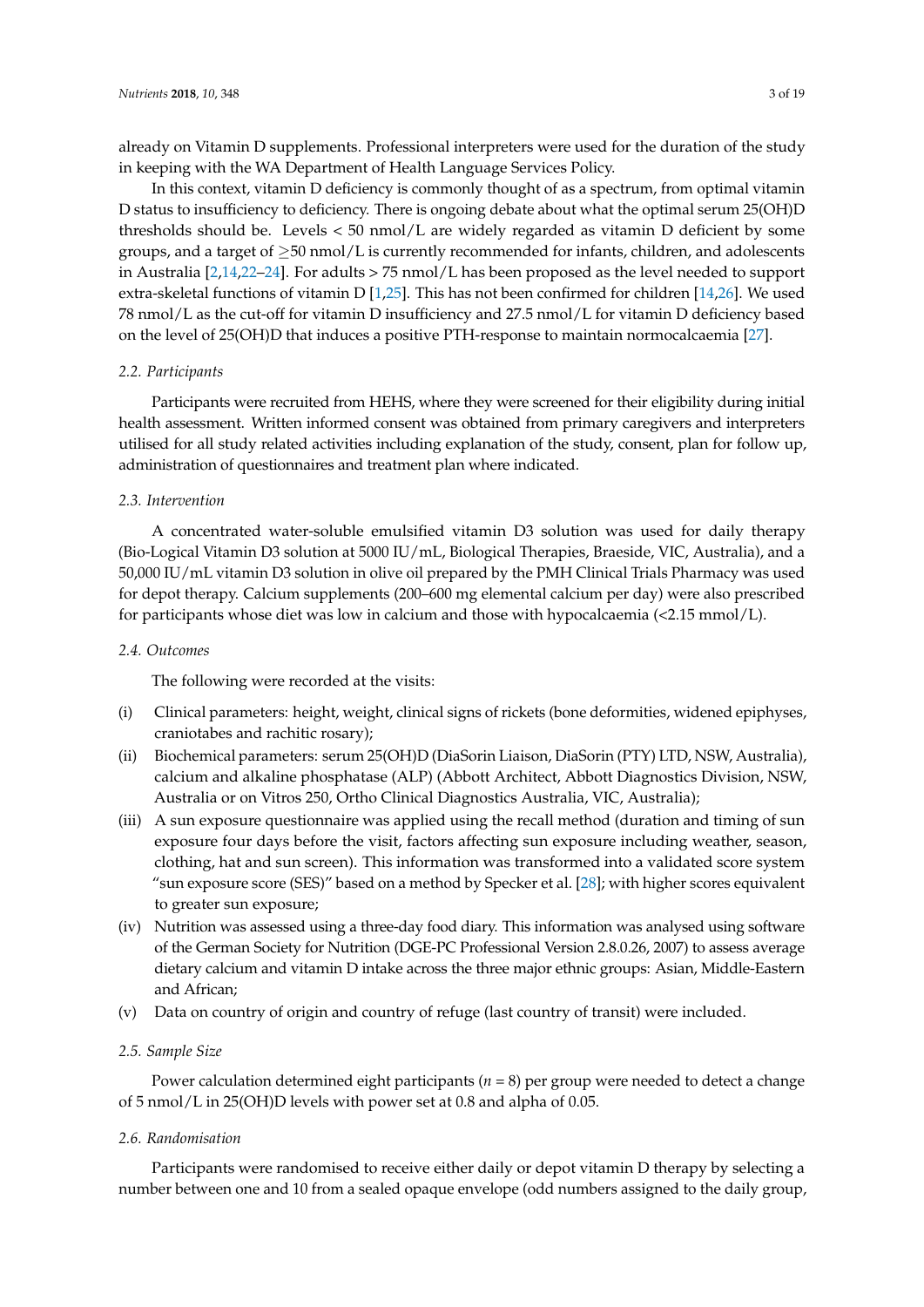even numbers to the depot group). However, if multiple children from the same family were recruited, each were assigned to the same treatment group. Participants remained in the same treatment group for the duration of the study. Follow up appointments were every eight weeks for up to 40 weeks and included a clinical examination, blood test, administration of sun exposure and dietary questionnaires and supply of medication. Depot vitamin D was administered under supervision at the time of the visit. Doses were standardised according to serum 25(OH)D levels at the time of recruitment and s[ubs](#page-6-0)equent follow up (Figure 1). The total depot dose was slightly lower than the sum of the daily dose over the eight-week period of therapy.

<span id="page-6-0"></span>

**Figure 1.** Study design. **Figure 1.** Study design.

For the first 50 participants, they exited the study if the 25(OH)D was >78 nmol/L and if the was still low, they had a planned RHS review. Partway, a protocol amendment was incorporated level was still low, they had a planned RHS review. Partway, a protocol amendment was incorporated following interim analysis to allow optimal longitudinal follow up data to 40 weeks. Subsequently, following interim analysis to allow optimal longitudinal follow up data to 40 weeks. Subsequently, participants exited the study if there was no longer need for further follow up at the RHS and they participants exited the study if there was no longer need for further follow up at the RHS and they had achieved levels of  $>78$  nmol/L.

Parents or guardians were contacted a week before the appointment, using telephone Parents or guardians were contacted a week before the appointment, using telephone interpreters, to minimise participant loss.

## *2.7. Statistical Methods 2.7. Statistical Methods*

Statistical analysis was performed using the Statistical Package for Social Sciences (SPSS) Statistical analysis was performed using the Statistical Package for Social Sciences (SPSS) software (version 24.0, IBM Corporation, New York, NY, USA). Four additional variables were calculated; 25(OH)D levels were dichotomised based on the recommended target value of >50 nmol/L [\[2\]](#page-17-1), and categorised into groups of <27.5, 27.5 to <50, 50 to <78, and ≥78 nmol/L. A country of origin group was created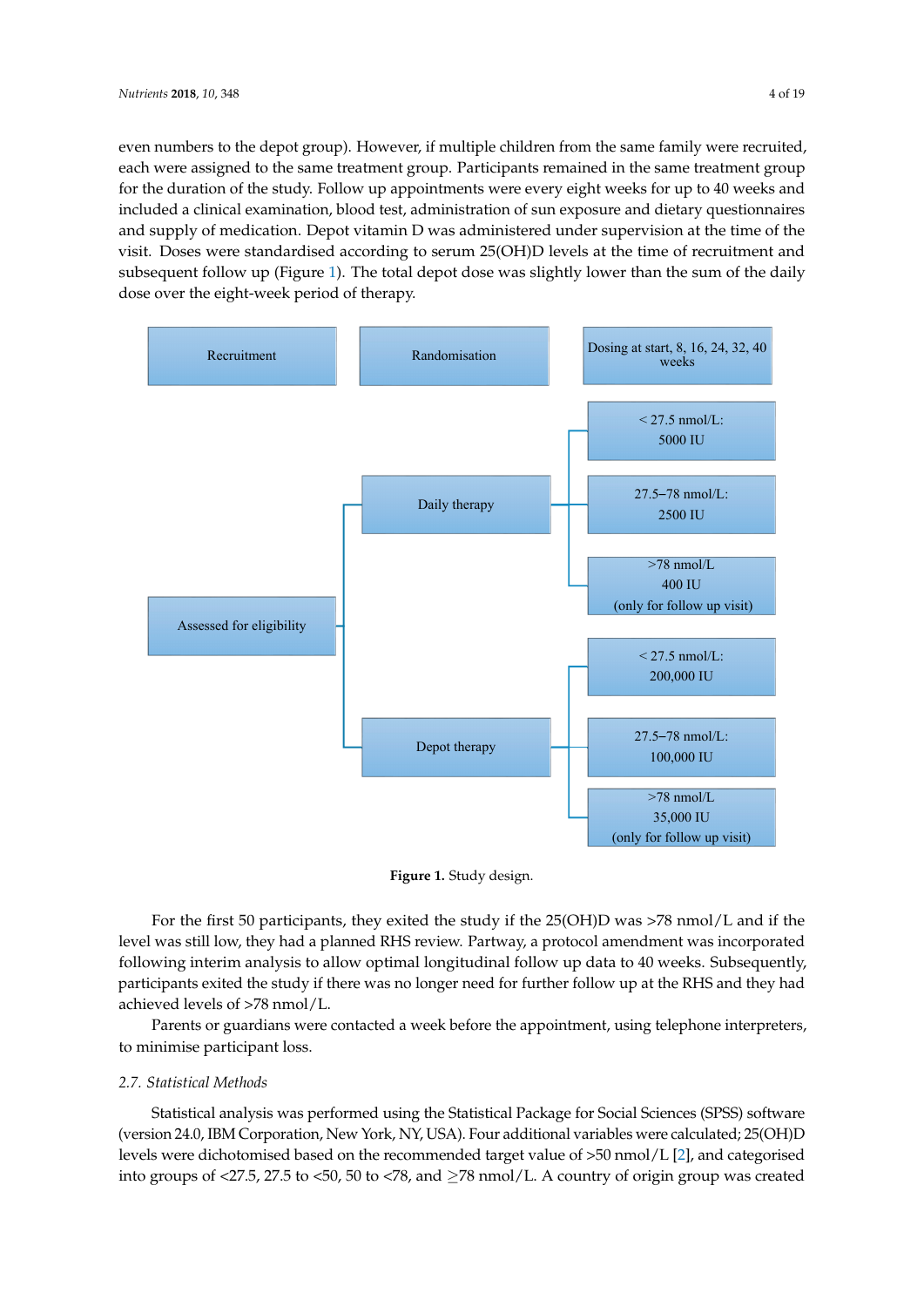where country of origin was categorised into South Asia, Central Asia, Central Africa, East Africa, North Africa or Middle East. Actual age in years at each visit was calculated by subtracting the date of birth from the date of assessment. For all analyses, 95% confidence intervals (CI) are reported and significance was set at  $p < 0.05$ .

At each time point, demographic, anthropometric data (age, height and weight), biochemical parameters and sun exposure data were collected. Shapiro–Wilk test result was used to assess the assumption of normal distribution. The treatment group differences were examined using independent *t*-test (or the non-parametric alternative Mann–Whitney U). At each time point, gender, season and dichotomised 25(OH)D treatment group differences were examined using Chi Square, reporting Fisher's Exact test results for cell counts less than five.

Three longitudinal investigations were conducted using a Generalized Linear Mixed Model (GLMM). GLMM are an extension of the flexible linear mixed model but incorporate random effects which are useful for accommodating the heterogeneity present in repeated measures (longitudinal design), and ability to also model count and binary data [\[29\]](#page-18-9). GLMM was used to examine the longitudinal changes in 25(OH)D over time examining time (weeks) and treatment group while controlling for age, gender, country of origin (grouped), calcium, ALP, season and sun exposure score. Individuals were set as a random effect. Model 1 investigated 25(OH)D as a scale variable using a linear GLMM which allowed for each variables' contribution to changes in serum 25(OH)D to be quantified. Model 2 and model 3 investigated 25(OH)D as a dichotomous variable  $(>50 \text{ and } \geq 78 \text{ nmol/L respectively})$  using a binary logistic regression GLMM which allowed for each variables' contribution to be quantified with respect to risk of having 25(OH)D serum levels above the nominated cut-off.

#### **3. Results**

The flow of participants is described according to CONSORT criteria (Figure [2\)](#page-8-0). Of the 163 eligible participants, 157 participants (96.3%) were recruited and randomised to daily (*n* = 73) or depot therapy (*n* = 84) at baseline. Six participants did not return after the initial baseline visit and were not included in the data analyses. The final sample for analysis was 151 (92.6%), with 71 receiving daily and 80 receiving depot therapy.

#### *3.1. Baseline Characteristics of the Study Population*

Participants of the study ranged in age from 5.5 months to 16 years, with participants in the daily treatment group (median = 8.05) slightly older than the depot treatment group (median = 7.49;  $p = 0.023$ ). Both groups were similar with respect to demographic and anthropometric parameters indicating that the two groups were comparable at baseline  $(p > 0.05)$  (Table [1\)](#page-7-0).

<span id="page-7-0"></span>

| Vitamin D3 Therapy |                    |                 |               |                    |                        |                            |                 |  |  |
|--------------------|--------------------|-----------------|---------------|--------------------|------------------------|----------------------------|-----------------|--|--|
|                    |                    | Daily Treatment |               |                    | <b>Depot Treatment</b> |                            | Daily Vs. Depot |  |  |
|                    | n                  | Mean (SD)       | 95% CI        | n                  | Mean (SD)              | 95% CI                     | <i>v</i> -Value |  |  |
| Age (years)        | 71                 | 8.05(4.29)      | 7.04–9.07     | 80                 | 7.49 (4.23)            | $6.54 - 8.43$              | $0.023*$        |  |  |
| Height (cm)        | 64                 | 124.6 (26.2)    | 118.0-131.1   | 75                 | 120.5(26.1)            | 114.5–126.5                | 0.317           |  |  |
| Weight (kg)        | 67                 | 28.0(16.0)      | $24.1 - 32.0$ | 76                 | 27.2 (14.7)            | $23.9 - 30.6$              | 0.772           |  |  |
| Gender             | 37 male, 34 female |                 |               | 36 male, 44 female |                        | $\chi^2$ = 2.21, p = 0.137 |                 |  |  |

| Table 1. Baseline characteristics of study population. |  |  |
|--------------------------------------------------------|--|--|
|--------------------------------------------------------|--|--|

Note: \* Indicates significant Independent Samples Mann–Whitney U Test for treatment group differences (*p* < 0.05). SD = Standard Deviation.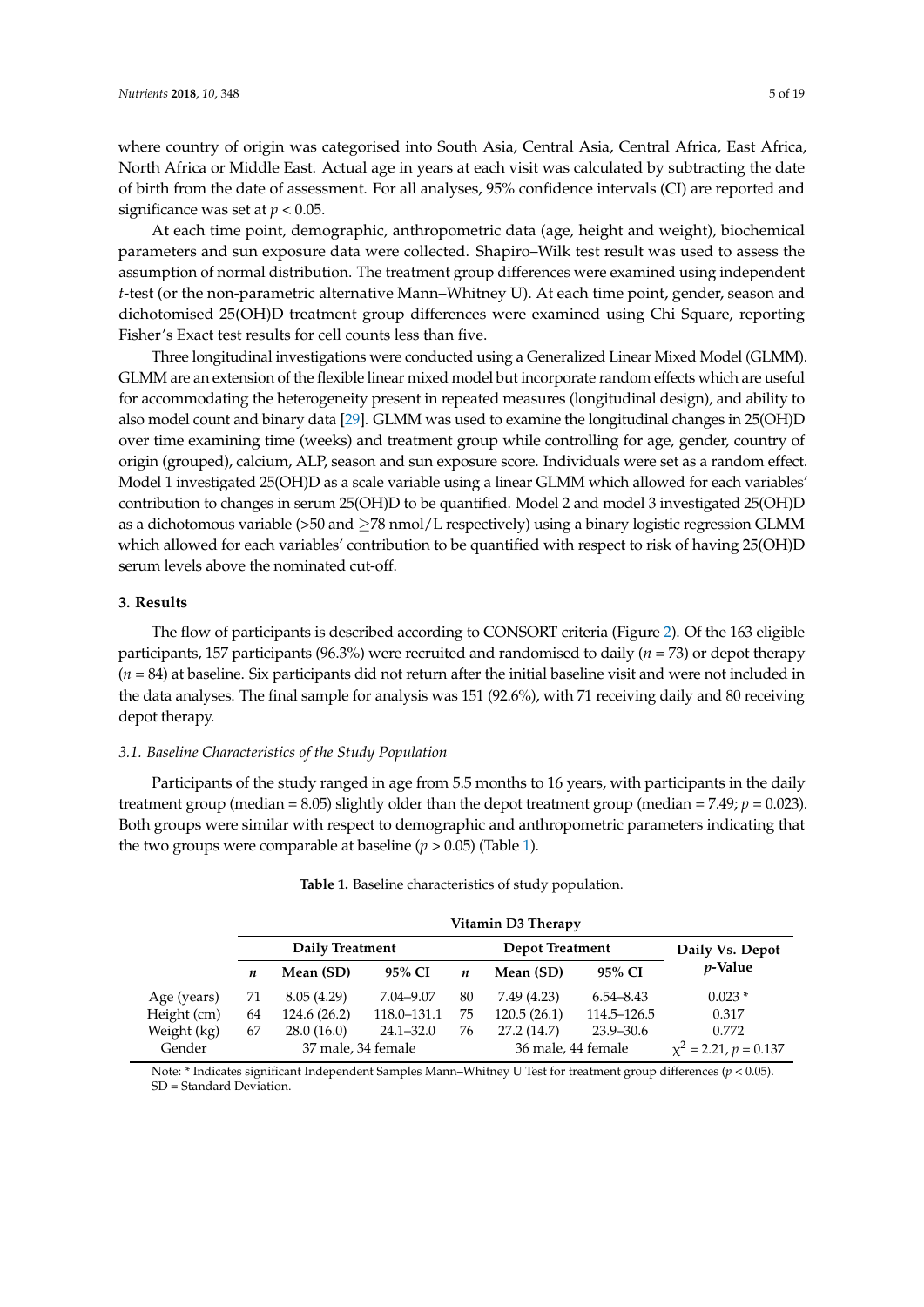<span id="page-8-0"></span>

**Figure 2.** CONSORT flow diagram.

treatment group differences ( $\chi^2$  = 8.08 *p* = 0.151). Of these, 29.8% transited through South Asia (34.4%) with no treatment group differences ( $\chi^2 = 1.14 \, p = 0.904$ ). Most of the influx of refugees were from Central Asia (25.8%), then South Asia (23.2%) with no

The majority of participants were recruited for the study during the season of winter ( $n = 85$ , 56.3%), the least in summer ( $n = 7, 4.6$ %). There were no seasonal differences at baseline between  $\frac{1}{2}$  the least in summer ( $\frac{1}{2}$  = 1.70 m = 0.668). treatment groups ( $\chi^2 = 1.70 p = 0.668$ ).

#### *3.2. Clinical Findings*

*3.2. Clinical Findings*  None of the participants had clinical signs of rickets throughout the study.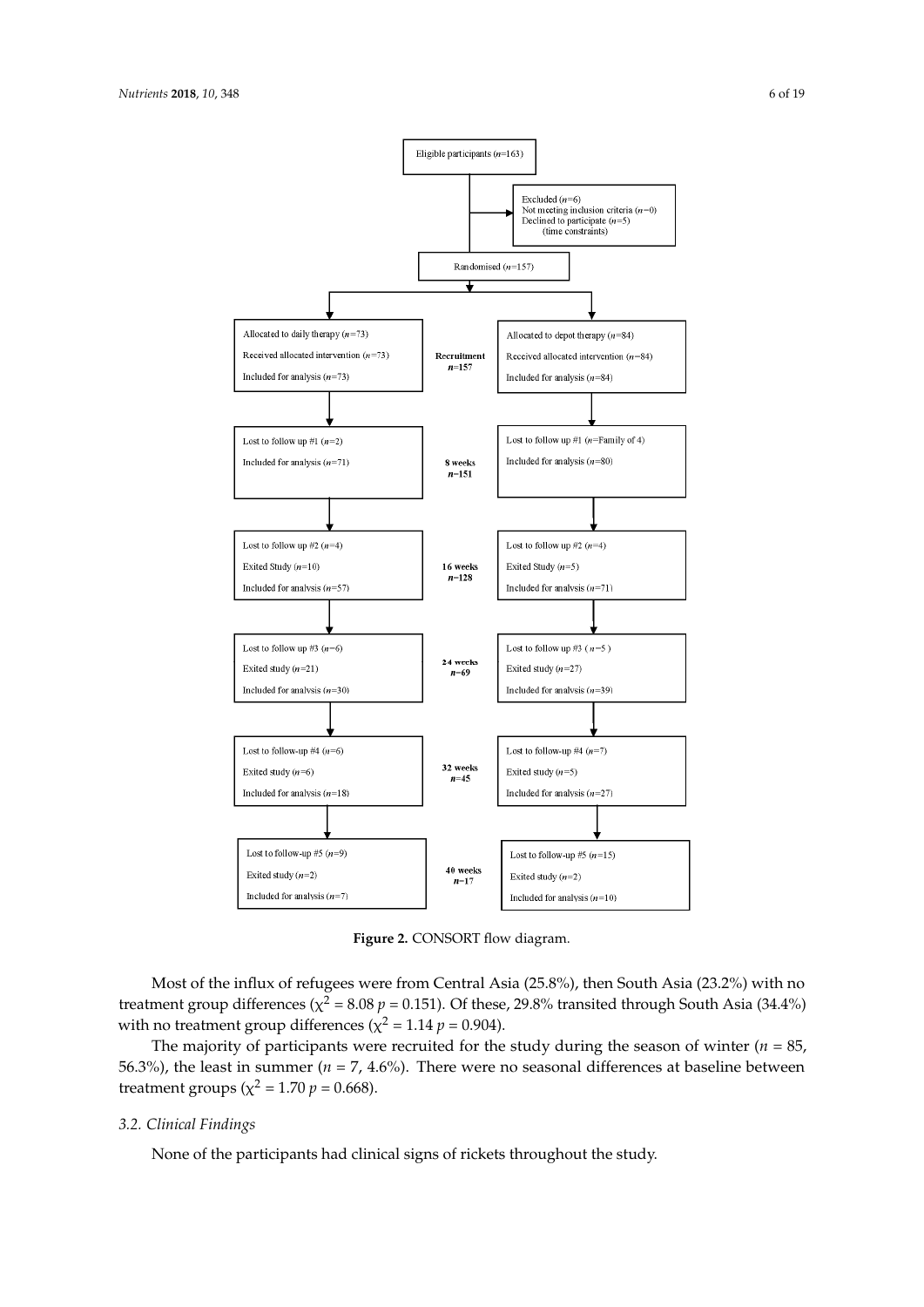#### *3.3. Biochemical Parameters and Surrounding Factors*

Biochemical and sun exposure data are described in Table [2.](#page-9-0) The daily treatment group had significantly higher 25(OH)D levels at each visit post baseline (Figure [3\)](#page-10-0). The dichotomised 25(OH)D variable showed that the daily treatment group had a higher proportion of participants with levels above 50 nmol/L at all time points, however this was not statistically significant at any time point (Table [3\)](#page-10-1).

<span id="page-9-0"></span>

|                           |                     | Vitamin D <sub>3</sub> Treatment |                                   |                               |  |  |  |
|---------------------------|---------------------|----------------------------------|-----------------------------------|-------------------------------|--|--|--|
|                           | <b>Normal Range</b> | Daily Mean<br>(95% CI)           | Depot Mean<br>$(95\% \text{ CI})$ | Daily Vs. Depot<br>$p$ -Value |  |  |  |
| 25(OH)D (nmol/L)          |                     |                                  |                                   |                               |  |  |  |
| Baseline ( $n = 71; 80$ ) |                     | $45(41-49)$                      | $41(37-45)$                       | 0.223                         |  |  |  |
| 8 weeks ( $n = 71; 79$ )  |                     | 98 (85-112)                      | $69(64 - 74)$                     | $< 0.001$ *                   |  |  |  |
| 16 weeks ( $n = 57; 71$ ) |                     | $81(62 - 101)$                   | $64(59-68)$                       | $0.021*$                      |  |  |  |
| 24 weeks ( $n = 30$ ; 39) |                     | 74 (63-84)                       | $58(52 - 64)$                     | $0.005*$                      |  |  |  |
| 32 weeks ( $n = 18$ ; 27) |                     | $72(64 - 80)$                    | $64(57-71)$                       | 0.032                         |  |  |  |
| 40 weeks ( $n = 7$ ; 10)  |                     | 76 (65-87)                       | 57 (49-66)                        | $0.005$ <sup>a,*</sup>        |  |  |  |
| Calcium (mmol/L)          | $1.90 - 2.60$       |                                  |                                   |                               |  |  |  |
| Baseline ( $n = 69$ ; 80) |                     | $2.35(2.33 - 2.37)$              | $2.34(2.32 - 2.36)$               | $0.571$ <sup>a</sup>          |  |  |  |
| 8 weeks ( $n = 71$ ; 78)  |                     | $2.36(2.34 - 2.38)$              | $2.35(2.33 - 2.37)$               | 0.361                         |  |  |  |
| 16 weeks ( $n = 56$ ; 67) |                     | $2.33(2.31-2.35)$                | $2.33(2.32 - 2.35)$               | 0.876 <sup>a</sup>            |  |  |  |
| 24 weeks ( $n = 27; 36$ ) |                     | $2.33(2.30-2.36)$                | $2.31(2.28 - 2.33)$               | $0.163$ <sup>a</sup>          |  |  |  |
| 32 weeks ( $n = 18$ ; 24) |                     | $2.30(2.28 - 2.33)$              | $2.28(2.24 - 2.31)$               | $0.231$ <sup>a</sup>          |  |  |  |
| 40 weeks ( $n = 7$ ; 10)  |                     | $2.28(2.24 - 2.33)$              | $2.26(2.22 - 2.30)$               | $0.367$ <sup>a</sup>          |  |  |  |
| ALP (U/L)                 | $40 - 420$          |                                  |                                   |                               |  |  |  |
| Baseline ( $n = 68$ ; 80) |                     | 257 (233-280)                    | 253 (229-276)                     | 0.669                         |  |  |  |
| 8 weeks ( $n = 71$ ; 78)  |                     | 275 (250-300)                    | 255 (233-278)                     | 0.230                         |  |  |  |
| 16 weeks ( $n = 55$ ; 64) |                     | 258 (235-281)                    | 240 (214-264)                     | 0.264                         |  |  |  |
| 24 weeks ( $n = 28$ ; 34) |                     | 270 (233-307)                    | 253 (212-294)                     | 0.369                         |  |  |  |
| 32 weeks ( $n = 17; 24$ ) |                     | 275 (230-319)                    | 255 (208-303)                     | 0.435                         |  |  |  |
| 40 weeks ( $n = 7$ ; 10)  |                     | 247 (191-303)                    | 254 (162-345)                     | $0.904$ <sup>a</sup>          |  |  |  |
| <b>Sun exposure Score</b> | $\overline{a}$      |                                  |                                   |                               |  |  |  |
| Baseline ( $n = 71$ ; 79) |                     | $0.10(0.08 - 0.12)$              | $0.10(0.08 - 0.13)$               | 0.398                         |  |  |  |
| 8 weeks ( $n = 71;80$ )   |                     | $0.14(0.11 - 0.16)$              | $0.10(0.09 - 0.12)$               | 0.158                         |  |  |  |
| 16 weeks ( $n = 57; 71$ ) |                     | $0.13(0.11 - 0.16)$              | $0.12(0.11 - 0.14)$               | 0.996                         |  |  |  |
| 24 weeks ( $n = 30$ ; 39) |                     | $0.20(0.16 - 0.25)$              | $0.12(0.09 - 0.14)$               | $0.005*$                      |  |  |  |
| 32 weeks ( $n = 18$ ; 27) |                     | $0.20(0.16 - 0.25)$              | $0.11(0.08 - 0.13)$               | $0.001*$                      |  |  |  |
| 40 weeks ( $n = 7; 9$ )   |                     | $0.25(0.24 - 0.26)$              | $0.11(0.07 - 0.15)$               | $< 0.001$ *                   |  |  |  |

**Table 2.** Biochemical and sun exposure data.

Note: \* Indicates significant treatment group differences (*p* < 0.05); <sup>a</sup> Indicates an independent *t*-test was used, otherwise the non-parametric alternative Mann–Whitney test result is reported.

One participant (eight months of age, breastfed with introduction of solids, 7.9 kg at eight weeks of treatment; 10 months, 9 kg at 16 weeks of treatment) had intermittent hypervitaminosis D on daily therapy with 25(OH)D level of 440 and 595 nmol/L at 8 and 16 weeks respectively. The calcium levels were 2.70 mmol/L (2.15–2.65 mmol/L) and 2.31 mmol/L respectively. The participant was asymptomatic. The follow up level was 71 nmol/L after 14 weeks.

Calcium and ALP levels were similar for both treatment groups at each time point (Table [2\)](#page-9-0) and were within normal range (Ca 2.15–2.65 mmol/L, ALP  $\leq$  420 U/L). However, three participants presented with asymptomatic hypocalcaemia (<2.15 mmol/L) at recruitment. Albumin adjusted calcium levels were 2.02 mmol/L, 2.09 mmol/L and 2.04 mmol/L; 25(OH)D 47 nmol/L, 34 nmol/L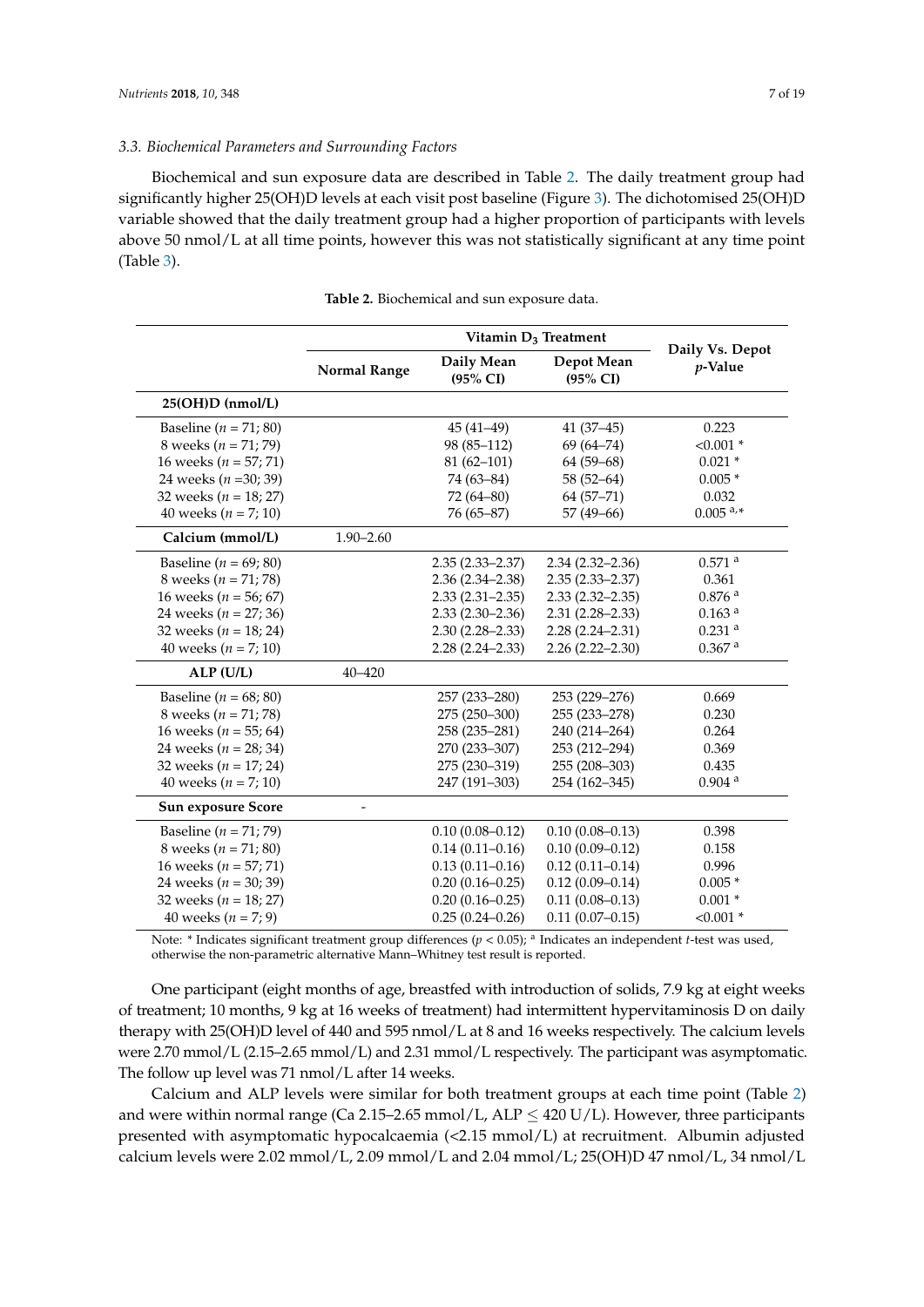<span id="page-10-0"></span>and 40 nmol/L; ALP 385 U/L, 174 U/L and 206 U/L respectively. One participant presented with asymptomatic hypercalcaemia of 2.7 mmol/L at their eight weeks follow up.



**Figure 3.** Mean 25(OH)D (nmol/L) change over time for Daily and Depot Treatment Groups. Raw **Figure 3.** Mean 25(OH)D (nmol/L) change over time for Daily and Depot Treatment Groups. Raw mean 25(OH)D nmol/L change over time. - represents threshold level 50 nmol/L - represents threshold threshold level 78 nmol/L \* *p* < 0.05; \*\**p* < 0.01; \*\*\* *p* < 0.001. level 78 nmol/L \* *p* < 0.05; \*\**p* < 0.01; \*\*\* *p* < 0.001.

<span id="page-10-1"></span>

|                |            |                |              |            | Vitamin D3 Treatment |                  |              |            |                            |  |  |
|----------------|------------|----------------|--------------|------------|----------------------|------------------|--------------|------------|----------------------------|--|--|
| nmol/L         |            |                | Daily        |            |                      | Depot            |              |            |                            |  |  |
|                | < 27.5     | 27.5 to $< 50$ | 50 to $< 78$ | >78        | < 27.5               | $27.5$ to $< 50$ | 50 to $< 78$ | >78        |                            |  |  |
| Baseline       | 15         | 22             | 34           | $\Omega$   | 19                   | 31               | 30           | $0(0\%)$   | 1.72                       |  |  |
| $(n = 71; 80)$ | $(21.1\%)$ | $(31.0\%)$     | $(47.9\%)$   | $(0\%)$    | $(23.8\%)$           | $(38.8\%)$       | $(37.5\%)$   |            | $(p = 0.440)$              |  |  |
| 8 weeks        | $\Omega$   | 5              | 25           | 41         | $\mathbf{1}$         | 14               | 35           | 29         | 8.44                       |  |  |
| $(n = 71; 79)$ | $(0\%)$    | $(7.0\%)$      | $(35.2\%)$   | $(57.7\%)$ | $(1.3\%)$            | $(17.7\%)$       | $(44.3\%)$   | $(36.7\%)$ | $(p = 0.023)^{a,*}$        |  |  |
| 16 weeks       | $\Omega$   | 10             | 23           | 24         | 1                    | 17               | 38           | 15         | 6.96                       |  |  |
| $(n = 57; 71)$ | $(0\%)$    | $(17.5\%)$     | $(40.4\%)$   | $(42.1\%)$ | $(1.4\%)$            | $(23.9\%)$       | $(53.5\%)$   | $(21.1\%)$ | $(p = 0.050)$ <sup>a</sup> |  |  |
| 24 weeks       | $\Omega$   | 4              | 16           | 10         | 2                    | 11               | 22           | 4          | 7.15                       |  |  |
| $(n = 30; 39)$ | $(0\%)$    | $(13.3\%)$     | $(53.3\%)$   | $(33.3\%)$ | $(5.1\%)$            | $(28.2\%)$       | $(56.4\%)$   | $(10.3\%)$ | $(p = 0.048)^{a,*}$        |  |  |
| 32 weeks       | $\Omega$   | $(5.6\%)$      | 13           | 4          | $\Omega$             | 5                | 19           | 3          | 2.10                       |  |  |
| $(n = 18; 27)$ | $(0\%)$    |                | $(72.2\%)$   | $(22.2\%)$ | $(0\%)$              | $(18.5\%)$       | $(70.4\%)$   | $(11.1\%)$ | $(p = 0.451)$ <sup>a</sup> |  |  |
| 40 weeks       | $\Omega$   | $\Omega$       | 5            | 2          | $\Omega$             | 2                | 7            | $(10.0\%)$ | 1.92                       |  |  |
| $(n = 7; 10)$  | $(0\%)$    | $(0\%)$        | $(71.4\%)$   | $(28.6\%)$ | $(0\%)$              | $(20.0\%)$       | $(70.0\%)$   |            | $(p = 0.460)$ <sup>a</sup> |  |  |

Table 3. Frequency (percent) of participants according to 25(OH)D level cut-off points.

<sup>a</sup> Fisher's Exact Chi square results are reported; \* Indicates statistical significance  $p < 0.05$ .

16 weeks (*n* = 56; 67) 2.33 (2.31–2.35) 2.33 (2.32–2.35) 0.876 a Sun exposure scores were similar at baseline, but differentiated significantly between treatment groups at 24, 32 and 40 weeks, with the daily treatment group reporting higher scores.

Results of the dietary analysis are shown in Figure [4.](#page-11-0) Typical diets of African families consisted of **ALP (U/L)** 40–420 bread, rice, lamb, beef, chicken, pasta and various vegetables with 1–3 cups of milk per day. The typical Baseline (*n* = 68; 80) 257 (233–280) 253 (229–276) 0.669 diet of Islamic/Middle-Eastern families consisted of bread, potato, chicken, fish, beef, lamb, vegetables and pasta with 0–2 cups of milk daily, while in Asian families noodles, rice, chicken, beef, eggs, pork and vegetables were common with 0–1 cups of milk per day. The analyses revealed that none of<br>. these groups obtained the recommended dietary intake of calcium or vitamin D.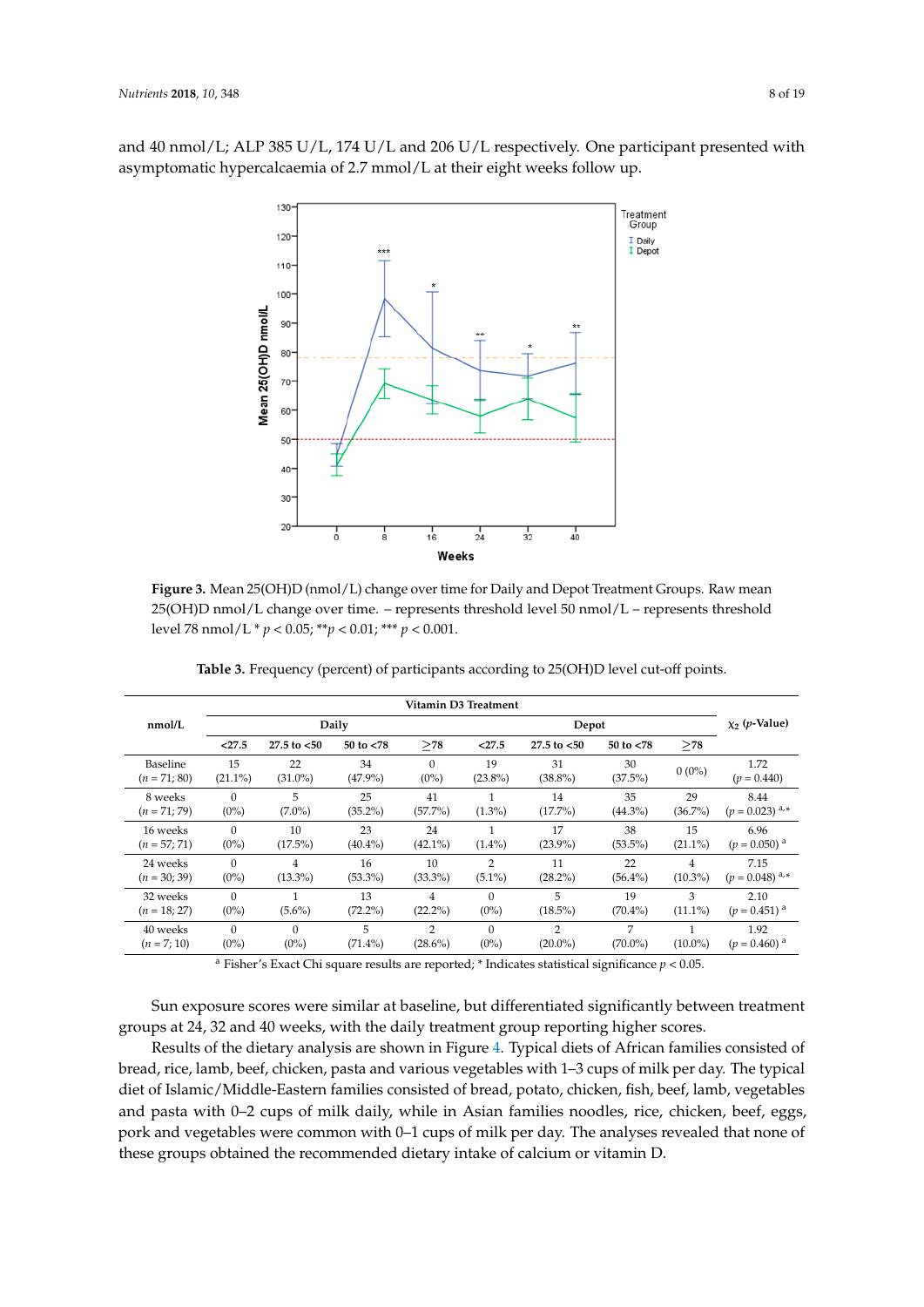

#### <span id="page-11-0"></span>(**a**)



Figure 4. Typical dietary vitamin D and calcium intakes in (a) African; (b) Middle-Eastern and (c) Asian families. (Arrows indicate the actual intake, while vertical lines represent the recommended daily intake). DGE empfehlung = German Nutrition Society (DGE) recommendation

The GLMM for Model 1 (Table [4\)](#page-12-0) revealed time ( $p < 0.001$ ), sun exposure score ( $p = 0.046$ ), treatment group ( $p < 0.001$ ), and calcium ( $p < 0.001$ ) as significant predictors of 25(OH)D serum levels. Vitamin 25(OH)D serum levels increased over time ( $\beta = 4.80$ , 95% CI 2.47-7.14), and were higher for eggs, port and vegetables were common with  $\alpha$ –1 cups of milk per day. The analyses revealed that  $\alpha$ the daily treatment group ( $\beta$  = 13.59, 95% CI 7.39–19.79). When accounting for contributing factors (Model 1) the predicted 25(OH)D serum levels over time show demonstrated better improvement pattern for participants in the daily treatme[nt](#page-11-1) group (Figure 5).  $\gamma$   $\gamma$   $\sim$  0.001), and calcular  $\gamma$   $\sim$  0.001) as significant predictors of  $\omega$ ( $\sigma$ 11)D set  $C(0,1)$  because  $C(0,1)$  because  $C(0,1)$ 

<span id="page-11-1"></span>

**Figure 5.** Generalized Linear Mixed Models (GLMM) Model 1 Predicted mean 25(OH)D nmol/L **Figure 5.** Generalized Linear Mixed Models (GLMM) Model 1 Predicted mean 25(OH)D nmol/L change over time; -- 50 nmol/L threshold --. 78 nmol/L threshold. change over time; - - 50 nmol/L threshold - - 78 nmol/L threshold.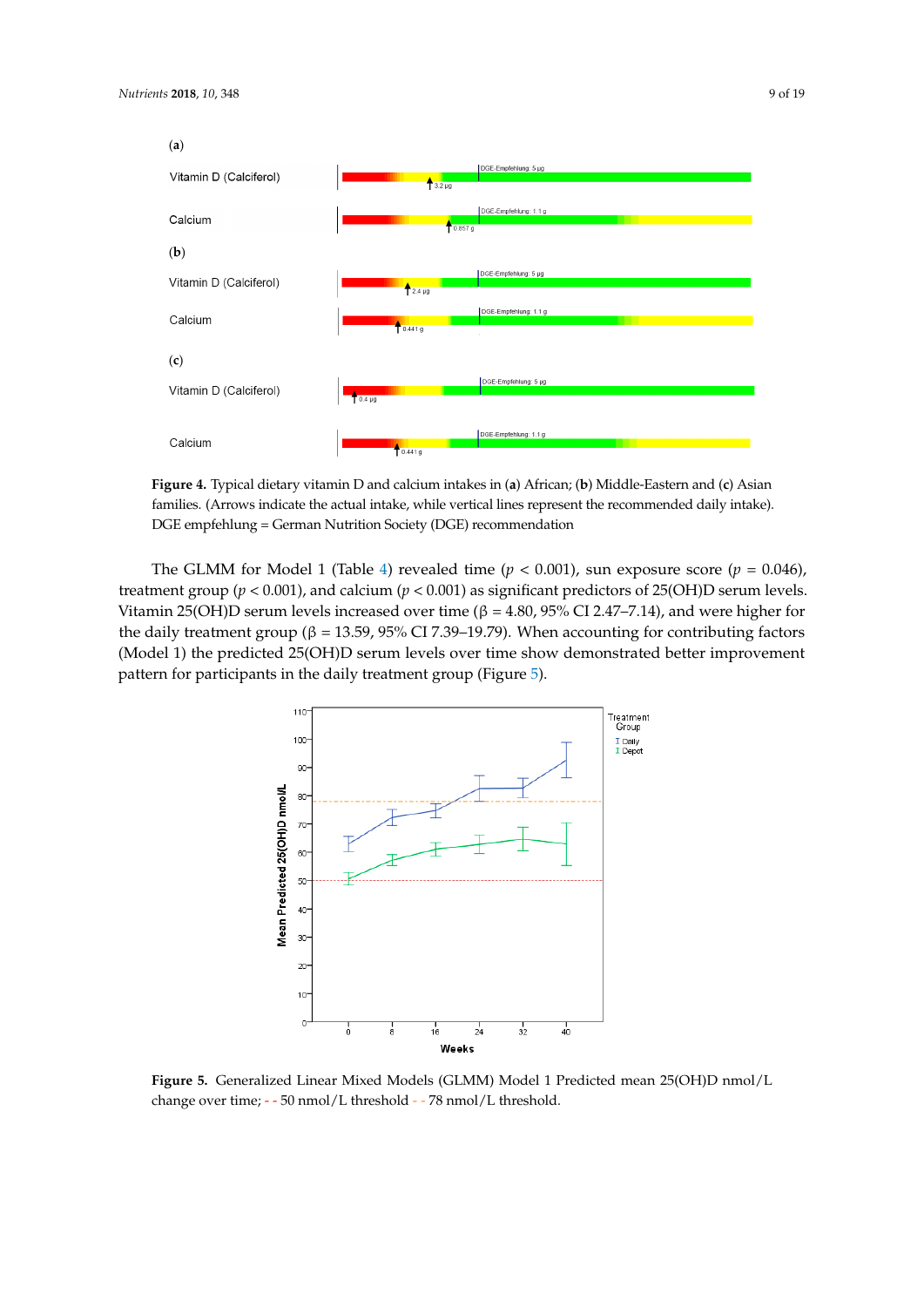|                                                  |                     |       |                 | 95% CI    |          |  |
|--------------------------------------------------|---------------------|-------|-----------------|-----------|----------|--|
| <b>Model Term</b>                                | $\beta$ Coefficient | SE    | <i>p</i> -Value | Lower     | Upper    |  |
| Intercept                                        | $-103.06$           | 42.61 | 0.016           | $-186.77$ | $-19.35$ |  |
| Time <sup>*</sup>                                | 4.80                | 1.19  | < 0.001         | 2.47      | 7.14     |  |
| Female                                           | $-2.58$             | 3.01  | 0.391           | $-8.49$   | 3.33     |  |
| Male (reference)                                 | $\Omega$            |       |                 |           |          |  |
| Age                                              | $-0.72$             | 0.38  | 0.060           | $-1.47$   | 0.03     |  |
| $Season = Autumn$                                | $-8.28$             | 4.58  | 0.071           | $-17.28$  | 0.71     |  |
| Season = Spring                                  | 3.80                | 3.32  | 0.253           | $-2.73$   | 10.33    |  |
| $Season = Summer$                                | 0.32                | 4.42  | 0.943           | $-8.36$   | 9.00     |  |
| Season = Winter (reference)                      | $\Omega$            |       |                 |           |          |  |
| Daily Treatment Group <sup>*</sup>               | 13.59               | 3.16  | < 0.001         | 7.39      | 19.79    |  |
| Depot (reference)                                | 0                   |       |                 |           |          |  |
| Calcium <sup>*</sup>                             | 67.13               | 17.47 | < 0.001         | 32.81     | 101.44   |  |
| ALP                                              | $-0.02$             | 0.02  | 0.315           | $-0.05$   | 0.01     |  |
| Sun Exposure Score *                             | 33.29               | 16.63 | 0.046           | 0.63      | 65.95    |  |
| Country of Origin group = Central Africa         | $-7.31$             | 6.94  | 0.293           | $-20.96$  | 6.33     |  |
| Country of Origin group = East Africa            | $-1.47$             | 4.97  | 0.767           | $-11.23$  | 8.28     |  |
| Country of Origin group = North Africa           | 2.76                | 5.78  | 0.633           | $-8.60$   | 14.11    |  |
| Country of Origin group = Middle East            | $-6.11$             | 4.69  | 0.194           | $-15.33$  | 3.12     |  |
| Country of Origin group = Central Asia           | 2.63                | 4.29  | 0.540           | $-5.79$   | 11.06    |  |
| Country of Origin group = South Asia (reference) | 0                   |       |                 |           |          |  |

<span id="page-12-0"></span>**Table 4.** Generalized Linear Mixed Models (GLMM) Model 1 Parameter Estimates for Vitamin D serum levels (25(OH)D nmol/L).

**\*** Indicates significance (*p* < 0.05); SE = Standard Error.

The GLMM for Model 2 (Table [5\)](#page-13-0) reported duration of treatment and season as significant predictor for the dichotomous 25(OH)D serum levels (*p* < 0.001). However, of clinical interest was the participant's odds (OR) of having 25(OH)D serum levels above 50 nmol/L. Participants were more likely to reach this threshold if they received the daily treatment (OR = 1.5, 95% CI 0.9–2.7), had higher calcium levels (OR = 3.6, 95% CI 0.2–73.5), had higher sun exposure scores (OR = 11.1 95% CI 0.5–226.7), and if the participant was from Central Africa (OR = 2.4, 95% CI 0.6–9.4) or North Africa (OR = 2.0, 95% CI 0.6–6.3) compared to participants from South Asia. In summer, the likelihood of achieving Vitamin D sufficiency was 2.3 times (95% CI 1.1–4.8) compared to winter ( $p = 0.034$ ). When investigating 25(OH)D serum levels ≥above 78 nmol/L (Table [6\)](#page-13-1) treatment group, time, age, season, sun exposure and country of origin remained important risk modifiers.

**Table 5.** GLMM Model 2 Parameter Estimates for meeting Vitamin D serum threshold (25(OH)D > 50 nmol/L).

| Model Term                  | Coefficient  | <b>SE</b> | $p$ -Value | 95% CI  |       | <b>OR</b> | 95% CI OR |       |
|-----------------------------|--------------|-----------|------------|---------|-------|-----------|-----------|-------|
|                             |              |           |            | Lower   | Upper |           | Lower     | Upper |
| Time (weeks) *              | 0.52         | 0.11      | < 0.001    | 0.30    | 0.73  | 1.68      | 1.35      | 2.08  |
| Female                      | $-0.05$      | 0.28      | 0.861      | $-0.60$ | 0.50  | 0.95      | 0.55      | 1.65  |
| Male (reference)            | $\mathbf{0}$ |           |            |         |       |           |           |       |
| Age                         | $-0.01$      | 0.04      | 0.752      | $-0.08$ | 0.06  | 0.99      | 0.92      | 1.06  |
| $Season =$ Autumn           | 0.45         | 0.37      | 0.224      | $-0.28$ | 1.18  | 1.57      | 0.76      | 3.25  |
| $Season = Spring$           | 0.54         | 0.28      | 0.054      | $-0.01$ | 1.08  | 1.71      | 0.99      | 2.94  |
| Season = Summer $*$         | 0.82         | 0.39      | 0.034      | 0.06    | 1.58  | 2.27      | 1.06      | 4.84  |
| Season = Winter (reference) | 0            |           |            |         |       |           |           |       |
| Daily Treatment Group       | 0.42         | 0.29      | 0.149      | $-0.15$ | 0.99  | 1.52      | 0.86      | 2.68  |
| Depot (reference)           | 0            |           |            |         |       |           |           |       |
| Calcium                     | 1.29         | 1.53      | 0.398      | $-1.71$ | 4.30  | 3.65      | 0.18      | 73.46 |
| ALP                         | $-0.01$      | 0.00      | 0.286      | $-0.04$ | 0.01  | 1.00      | 1.00      | 1.00  |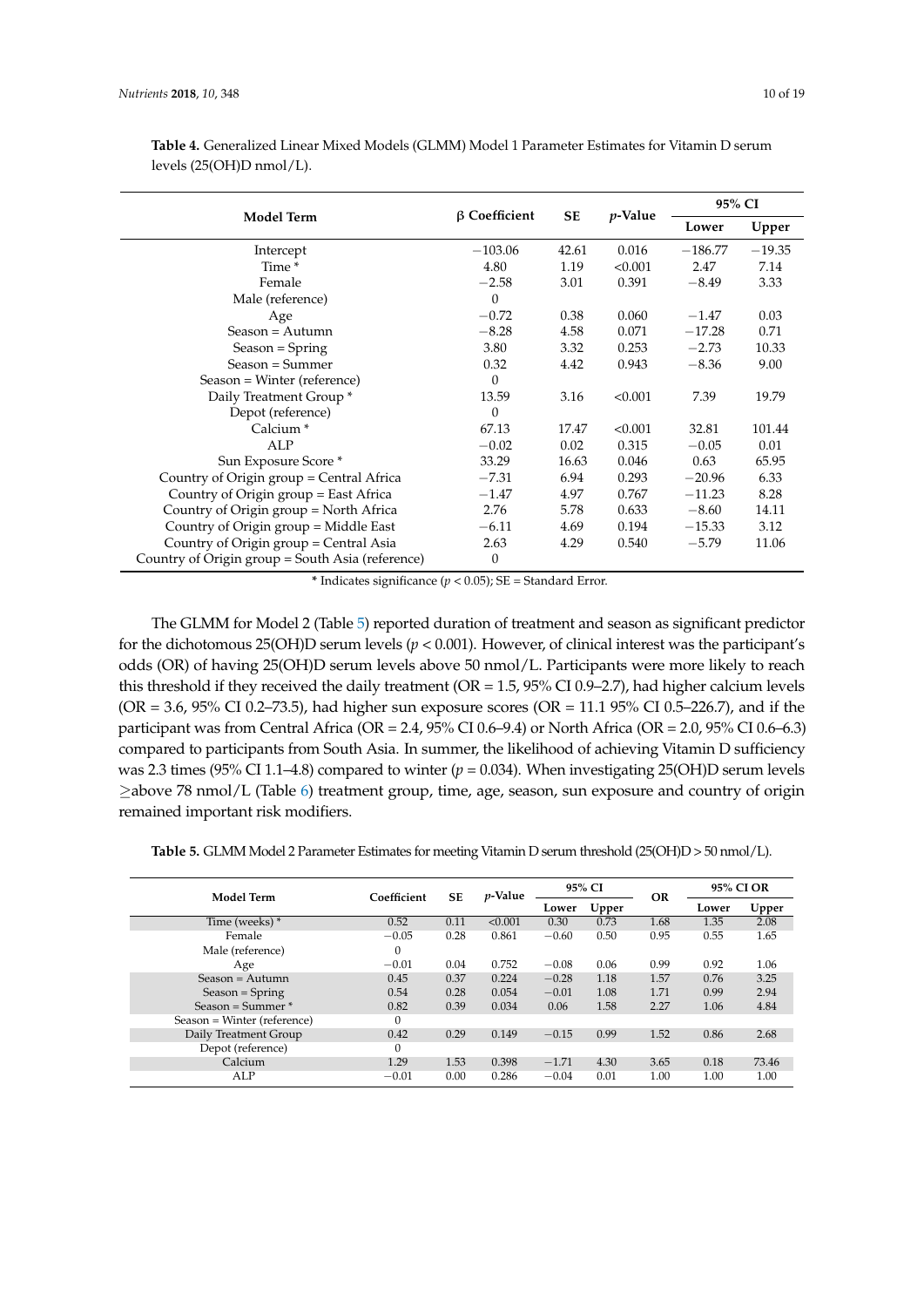<span id="page-13-0"></span>

| Model Term                                          | Coefficient | <b>SE</b> | <i>p</i> -Value | 95% CI  |       | <b>OR</b> | 95% CI OR |        |
|-----------------------------------------------------|-------------|-----------|-----------------|---------|-------|-----------|-----------|--------|
|                                                     |             |           |                 | Lower   | Upper |           | Lower     | Upper  |
| Sun Exposure Score                                  | 2.41        | 1.53      | 0.117           | $-0.60$ | 5.42  | 11.14     | 0.55      | 226.65 |
| Country of Origin group = Central Africa            | 0.86        | 0.71      | 0.225           | $-0.53$ | 2.24  | 2.36      | 0.59      | 9.43   |
| Country of Origin group = East Africa               | $-0.20$     | 0.45      | 0.653           | $-1.09$ | 0.68  | 0.82      | 0.34      | 1.98   |
| Country of Origin group = North Africa              | 0.70        | 0.58      | 0.229           | $-0.44$ | 1.84  | 2.01      | 0.64      | 6.28   |
| Country of Origin group = Middle East               | $-0.63$     | 0.42      | 0.138           | $-1.46$ | 0.20  | 0.53      | 0.23      | 1.22   |
| Country of Origin group = Central Asia              | $-0.07$     | 0.40      | 0.863           | $-0.85$ | 0.71  | 0.93      | 0.43      | 2.03   |
| Country of Origin group = South Asia<br>(reference) |             |           |                 |         |       |           |           |        |

**Table 5.** *Cont.*

SE = standard error; OR = odds ratio; \* Indicates significance (*p* < 0.05). Shaded grey indicates clinically relevant risk factors.

<span id="page-13-1"></span>**Table 6.** GLMM Model 3 Parameter Estimates for meeting Vitamin D serum threshold (25(OH)D ≥78 nmol/L).

| <b>Model Term</b>                                | Coefficient  | <b>SE</b> | $p$ -Value | 95% CI  |         | <b>OR</b> | 95% CI OR |        |  |
|--------------------------------------------------|--------------|-----------|------------|---------|---------|-----------|-----------|--------|--|
|                                                  |              |           |            | Lower   | Upper   |           | Lower     | Upper  |  |
| Time (weeks) *                                   | 0.24         | 0.11      | 0.036      | 0.02    | 0.46    | 1.27      | 1.02      | 1.58   |  |
| Female                                           | 0.31         | 0.25      | 0.222      | $-0.19$ | 0.80    | 1.36      | 0.83      | 2.23   |  |
| Male (reference)                                 | $\Omega$     |           |            |         |         |           |           |        |  |
| Age <sup>*</sup>                                 | $-0.09$      | 0.03      | 0.010      | $-0.15$ | $-0.02$ | 0.92      | 0.86      | 0.98   |  |
| Season = $\text{Autumn}^*$                       | $-1.82$      | 0.65      | 0.006      | $-3.10$ | $-0.53$ | 0.16      | 0.05      | 0.59   |  |
| $Season = Spring$                                | 0.38         | 0.29      | 0.192      | $-0.19$ | 0.95    | 1.46      | 0.83      | 2.58   |  |
| $Season = Summer$                                | $-0.41$      | 0.41      | 0.321      | $-1.22$ | 0.40    | 0.67      | 0.30      | 1.49   |  |
| Season = Winter (reference)                      | $\mathbf{0}$ |           |            |         |         |           |           |        |  |
| Daily Treatment Group <sup>*</sup>               | 0.81         | 0.27      | 0.003      | 0.28    | 1.34    | 2.24      | 1.32      | 3.82   |  |
| Depot (reference)                                | $\Omega$     |           |            |         |         |           |           |        |  |
| Calcium                                          | 2.68         | 1.55      | 0.085      | $-0.37$ | 5.73    | 14.54     | 0.69      | 306.62 |  |
| ALP                                              | $-0.00$      | 0.00      | 0.599      | $-0.00$ | 0.00    | 1.00      | 1.00      | 1.00   |  |
| Sun Exposure Score *                             | 3.06         | 1.36      | 0.025      | 0.39    | 5.72    | 21.28     | 1.48      | 305.40 |  |
| Country of Origin group = Central Africa *       | $-1.41$      | 0.65      | 0.031      | $-2.68$ | $-0.13$ | 0.25      | 0.07      | 0.88   |  |
| Country of Origin group = East Africa            | $-0.30$      | 0.41      | 0.465      | $-1.10$ | 0.50    | 0.74      | 0.33      | 1.66   |  |
| Country of Origin group = North Africa           | 0.76         | 0.43      | 0.076      | $-0.08$ | 1.61    | 2.14      | 0.92      | 4.98   |  |
| Country of Origin group = Middle East            | $-0.47$      | 0.40      | 0.241      | $-1.26$ | 0.32    | 0.63      | 0.29      | 1.37   |  |
| Country of Origin group = Central Asia           | $-0.25$      | 0.36      | 0.491      | $-0.96$ | 0.46    | 0.78      | 0.38      | 1.59   |  |
| Country of Origin group = South Asia (reference) | 0            |           |            |         |         |           |           |        |  |

SE = standard error. OR = odds ratio. \* indicates significance (*p* < 0.05). Shaded grey indicates clinically relevant risk factors.

#### **4. Discussion**

This is a randomised controlled clinical trial comparing the outcome of daily versus depot vitamin D supplementation in a group of newly-settled refugee children and adolescents in Western Australia. Participants on both daily and depot regimens achieved vitamin D sufficiency (Figure [3\)](#page-10-0). The therapeutic outcome was influenced by time, sun exposure score, calcium and treatment group. Studies looking at vitamin D status in recently arrived immigrants confirm similar patterns with highest prevalence of vitamin D deficiency in Middle Eastern populations [\[30,](#page-18-10)[31\]](#page-18-11). This is of growing global importance in the context of the ongoing Syrian refugee crisis and resettlement health challenges internationally.

Our study demonstrated statistical difference between treatment groups for 25(OH)D at all follow up time points with higher serum levels for the daily group. Predictive modelling controlling for other determining factors supported this relationship, indicating that daily treatment was 1.5 times more likely to improve and maintain vitamin D levels. The drop in vitamin D levels for the daily treatment group after eight weeks is most likely related to a lack of adherence to treatment. With longer duration of treatment, it is possible that only the most dedicated participants showing high adherence to daily treatment regimen are remaining. This consistent decline could be due to a change in patient behaviour resulting from their involvement in a study known as the "Hawthorne effect" [\[32–](#page-18-12)[34\]](#page-18-13). It is also possible that this outcome was affected by the fact that the depot dose chosen was slightly lower than the potential cumulative dose for the daily doses i.e., the 5000 IU/day group would have had 280,000 IU cumulative dose (5000 IU/day  $\times$  56 days) between visits compared to the 200,000 IU given as a single depot dose. Similarly, the 2500 IU/day group received 140,000 IU cumulative dose (2500 IU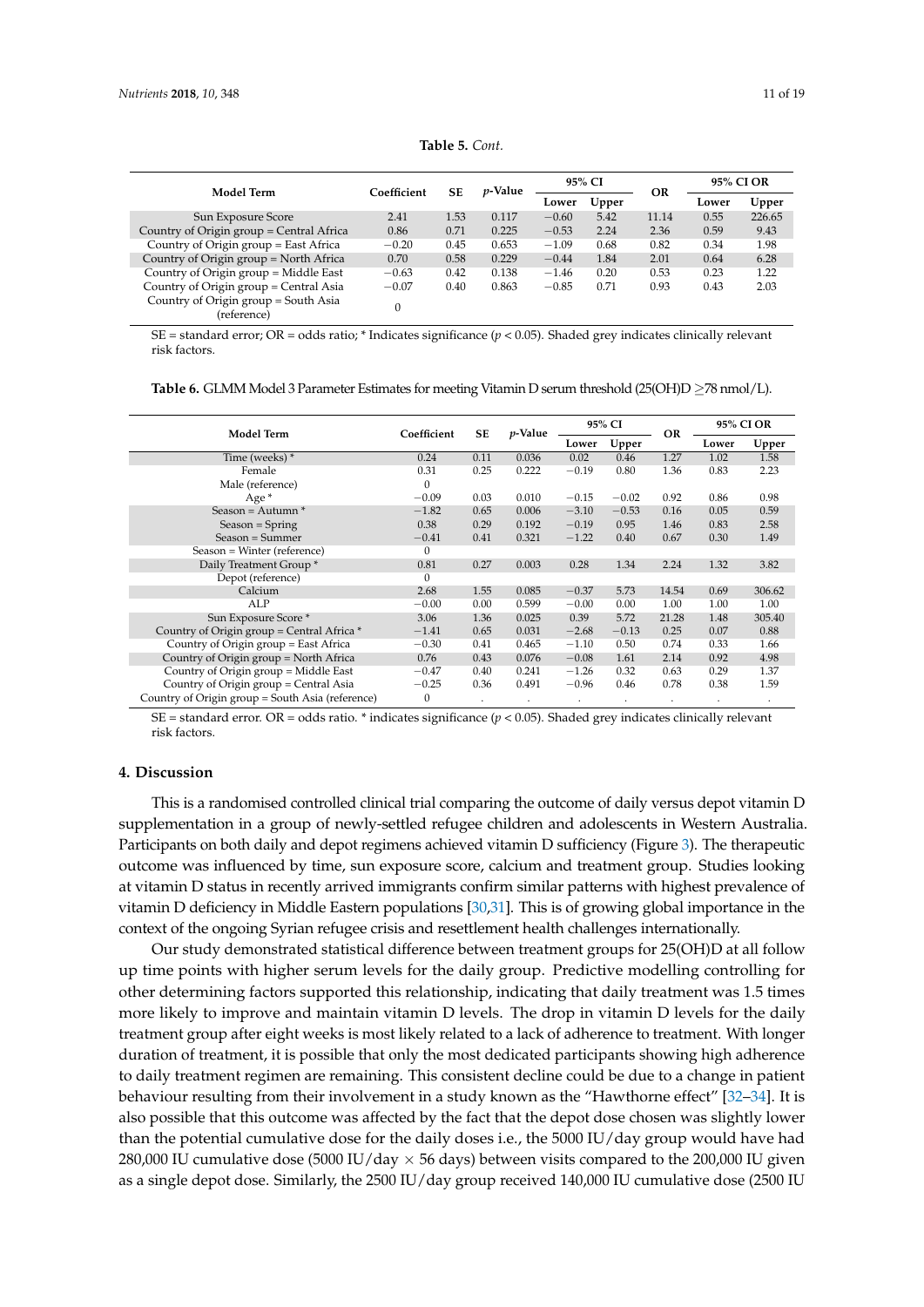$\times$  56 days) between visits compared to the 100,000 IU given as a depot dose. We were conservative with the calculation of the depot dose as we could not include an early follow up to analyse for peak values post depot administration. A second rationale was that this would allow compensating for non-adherence in the daily group. Importantly, the study demonstrates that even with treatment at the relatively lower depot vitamin D dose, 25(OH)D levels were sufficient. For the maintenance phase, the depot dose was higher than the potential sum of the daily doses (35,000 versus 22,400 IU). This regimen allowed further stabilisation of 25 OHD levels.

Several studies have used depot or stoss therapy or daily treatment to treat vitamin D deficiency. Many of the studies are adult studies but there are increasing numbers of studies in children (Supplementary Table S1), but study/trial designs are significantly heterogenous, making direct comparisons difficult. Importantly the variability in vitamin D replacement regimens with respect to formulation (Ergocalciferol, (vitamin D2) or Cholecalciferol (vitamin D3)), dosing (low dose 1000–5000 IU or depot 150,000–600,000 IU), frequency (daily, weekly/bi-weekly and stat/intermittent) and different routes of delivery (intramuscular or oral) may influence generalisability of results to other clinical settings.

The majority of the trials in children have used single high doses of vitamin D [\[35](#page-18-14)[–40\]](#page-19-0) or compared different doses or duration of depot preparations [\[41](#page-19-1)[–50\]](#page-19-2) for treatment. There are only limited numbers of trials comparing low dose daily against intermittent depot vitamin D therapy [\[51](#page-19-3)[–58\]](#page-20-0). Studies using depot vitamin D treatment in children suggest that high-dose repletion approaches are safe and effective. Various combinations of high doses have been used including 600,000 IU vitamin D2 [\[36\]](#page-18-15), 60,000 IU vitamin D3 weekly for 4–8 weeks [\[41\]](#page-19-1), intermittent 50,000 IU to 300,000 IU 1–3 monthly over 12 months [\[59\]](#page-20-1), 600,000 IU single dose versus 60,000 IU weekly over eight weeks [\[46\]](#page-19-4), 45,000 IU weekly for two months [\[57\]](#page-19-5), 100,000 IU bimonthly (total three doses) during winter [\[60\]](#page-20-2) and were reported to be effective with no hypercalcaemia, hypercalcuria or nephrocalcinosis observed. Cesur et al. [\[45\]](#page-19-6) compared depot vitamin D doses of 150,000 IU, 300,000 IU and 600,000 IU to treat vitamin D deficiency rickets in children 3–36 months of age and showed no differences in the improvement of rickets between the different doses, but two of the 300,000 IU group ( $n = 16$ ) and six of the 600,000 IU group ( $n = 16$ ) developed hypercalcaemia. In our cohort asymptomatic hypercalcaemia was seen in only one child in the daily arm at eight weeks. Similarly, hypercalcaemia and/or hypercalciuria has been reported when 300,000 IU or 600,000 IU of an oral depot solution is used [\[47,](#page-19-7)[61\]](#page-20-3). Severe hypercalcaemia was not seen in a cohort of 987 infants supplemented 400 IU to 1200 IU daily at 6 and 12 months [\[62\]](#page-20-4). Interestingly, in a study by Vijayakumar and Meenu [\[46\]](#page-19-4) comparing effectiveness of 600,000 IU stat versus 60,000 IU weekly oral dosing in children with nutritional rickets; calcium supplementation was administered to all children for 12 months without any demonstrated increased risk of hypercalcaemia.

Some literature exists exploring safety and efficacy of comparative treatment regimens. Specifically, daily treatment (2000 IU D3 for six weeks [\[51](#page-19-3)[,55](#page-19-8)[,56\]](#page-19-9), 2000 IU D2 [\[55](#page-19-8)[,56\]](#page-19-9) and 20 days [\[52\]](#page-19-10), 400 IU D3 or 2000 IU D3 for two months then 1000 IU D3 daily over 12 months [\[57\]](#page-19-5)) against depot treatment (50,000 IU D2 weekly for six weeks [\[55](#page-19-8)[,56\]](#page-19-9), 150,000 IU D3 [\[51\]](#page-19-3) and 600,000 IU D3 [\[52\]](#page-19-10), 45,000 IU D3 weekly for two months then 400 IU D3 daily [\[57\]](#page-19-5)). Vitamin D level post treatment in depot therapy groups were significantly higher compared to daily vitamin D treatment groups [\[51](#page-19-3)[,52\]](#page-19-10). No difference was seen in the other two studies [\[55](#page-19-8)[,56\]](#page-19-9). Talaat et al. [\[57\]](#page-19-5), randomised clinically asymptomatic vitamin D deficient children aged 2 to 18 years into three different vitamin D3 replacement regimens: 400 IU daily or 45,000 IU weekly for two months then 400 IU daily or 2000 IU daily for three months then 1000 IU daily for a period of 12 months with assessment at the 4 and 12 month time points. No dosing adjustments were made to vitamin D therapy at follow up assessment. Similar to our study, daily replacement therapy was the best therapeutic regimen in maintaining sufficient vitamin D levels.

A recent global consensus statement on nutritional rickets [\[2\]](#page-17-1) defines vitamin D toxicity as hypercalcaemia and 25(OH)D >250 nmol/L with hypercalciuria and suppressed PTH. These cases are regarded as being rare and usually asymptomatic, limited data exists exploring toxic doses of vitamin D [\[63\]](#page-20-5). In infants and young children, toxicity has been reported after dosage in the range of 240,000 IU to 4,500,000 IU [\[63\]](#page-20-5). Only one participant in our study, receiving daily supplementation,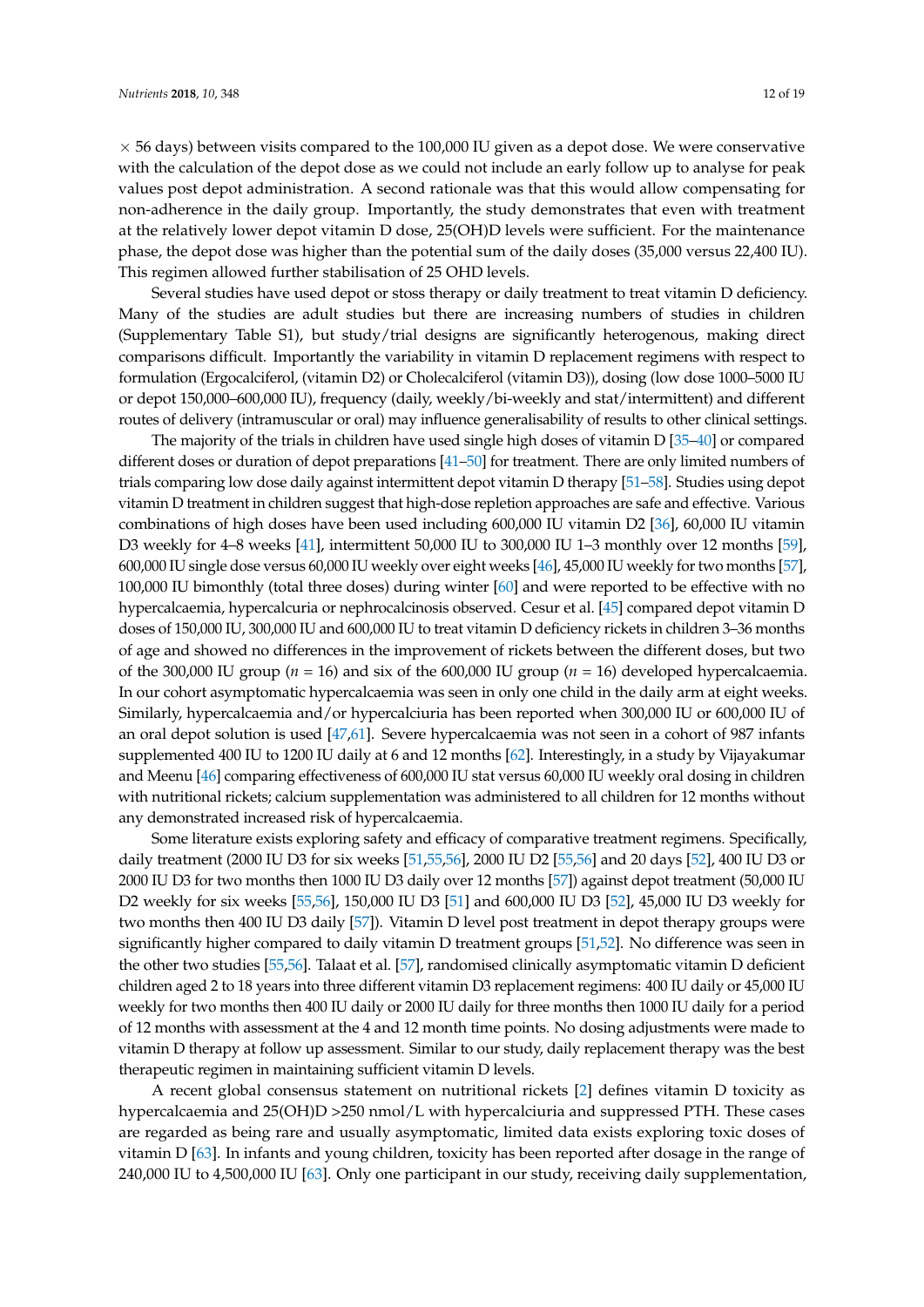had hypervitaminosis D and hypercalcaemia of 2.70 mmol/L but remained asymptomatic. We ensured the participant was being given the correct dose and not excess supplementation. Unfortunately, a renal ultrasound was not performed; levels normalised on repeat testing at 14 weeks.

Studies looking at safety of depot vitamin D therapy have not reported significant evidence of hypercalcaemia or renal nephrocalcinosis, but follow-up periods were predominantly <8 weeks. Compared to our study, relatively higher doses of depot treatment [\[52\]](#page-19-10) were used and in two of the studies, vitamin D2 rather than vitamin D3 was used. Our cohort provides longitudinal data to 40 weeks, which is a key strength of this study. Talaat et al. [\[57\]](#page-19-5) reported calcium and hypercalciuria at 4 months and found up to 1.5% of cases hypercalciuria in the daily replacement group and no reported hypercalcaemia in any of the participants. It is postulated that daily or weekly therapy are more physiological and effective with less adverse effects compared to depot therapy [\[22](#page-18-3)[,64\]](#page-20-6). However, depot therapy is a preferred option when adherence to therapy is uncertain [\[2\]](#page-17-1).

None of our participants had clinical signs of rickets; routine radiological imaging was not undertaken. Similarly, in a study by Jain et al. [\[65\]](#page-20-7), none of the 98 infants (aged 2.5–3.5 months) with 25(OH)D < 25 nmol/L showed any clinical signs of rickets. Studies by Ladhani et al. [\[66\]](#page-20-8), Gordon et al. [\[67\]](#page-20-9) and Perez-Rossello [\[68\]](#page-20-10) included radiological assessment in addition to clinical assessment in children with vitamin D deficiency and reported radiological changes in 32.5% (all clinically asymptomatic) to 70% (no mention of clinical evidence of rickets) of the children with vitamin D deficiency. Given the varying aetiology and prevalence of rickets in infants, children and adolescents with vitamin D deficiency, clinical signs alone are not adequate for screening and diagnosis. The role of ALP as a screening parameter for vitamin D deficiency is controversial. ALP is an enzyme found in all body tissues, including osteoblasts where it is a marker for bone formation. It is especially utilised as a bone marker due to being cost effective. Whilst levels of ALP have been noted to raise during vitamin D deficiency, thought to be due to regeneration of bone tissue, it is not a suitable marker for children due to its wide distribution and increase during skeletal growth [\[69,](#page-20-11)[70\]](#page-20-12). ALP levels vary according to age, race and gender, making it difficult to associate vitamin D deficiency with ALP levels alone [\[71–](#page-20-13)[74\]](#page-20-14). In our study clinical findings and ALP were not reliable markers of vitamin D deficiency in line with other studies [\[70\]](#page-20-12). We did not measure bone specific ALP, which has been shown to be a reliable marker [\[18\]](#page-17-14). Population-based screening with serum 25(OH)D, ALP and radiographs is not recommended [\[2\]](#page-17-1). However, testing serum 25(OH)D in at risk populations can be considered.

Depot therapy has been proposed as an alternative to daily therapy to improve the therapeutic outcome. In the Global Consensus paper daily therapy was preferred over depot therapy acknowledging that depot therapy may be more practical in certain situations such as non-adherence to treatment [\[2\]](#page-17-1). An important factor in the context is that depot therapy can be administered under supervision in clinic. A successful example for this strategy is "directly observed therapy for treating tuberculosis" [\[75\]](#page-20-15). Depot utilisation in more vulnerable clinical cohorts (e.g., young children, adolescents, limited English proficiency or itinerant populations) also needs consideration.

Significant predictors of 25(OH)D serum levels were time, treatment group, calcium and sun exposure score. Gender, age, season and country of refuge/origin did not significantly influence the treatment effectiveness depending on chosen cut-off points. A significant positive change in sun exposure scores at each of the follow up visits was observed in the daily treatment group compared to the depot group, with statistically significant group differences at 24, 32 and 40 weeks. It is likely that taking daily treatment is a reminder of need for sun exposure as opposed to depot treatment. A positive association between sun exposure and 25(OH)D3 levels has been confirmed in a few studies by Jones et al. [\[26](#page-18-6)[,76\]](#page-20-16), although this association became non-significant once adjusted for number of sports played [\[26\]](#page-18-6). Unfortunately, in our study, sport participation information was not obtained.

Dietary analysis confirmed that traditional diets of all families, regardless of ethnic background, were deficient in calcium and vitamin D. Newly settled migrants and refugees are often in poor health due to prolonged periods in their country of origin or refuge before entering Australia [\[5,](#page-17-4)[77\]](#page-20-17). Once in Australia, unfamiliarity with local produce, food insecurity, accessibility, limited health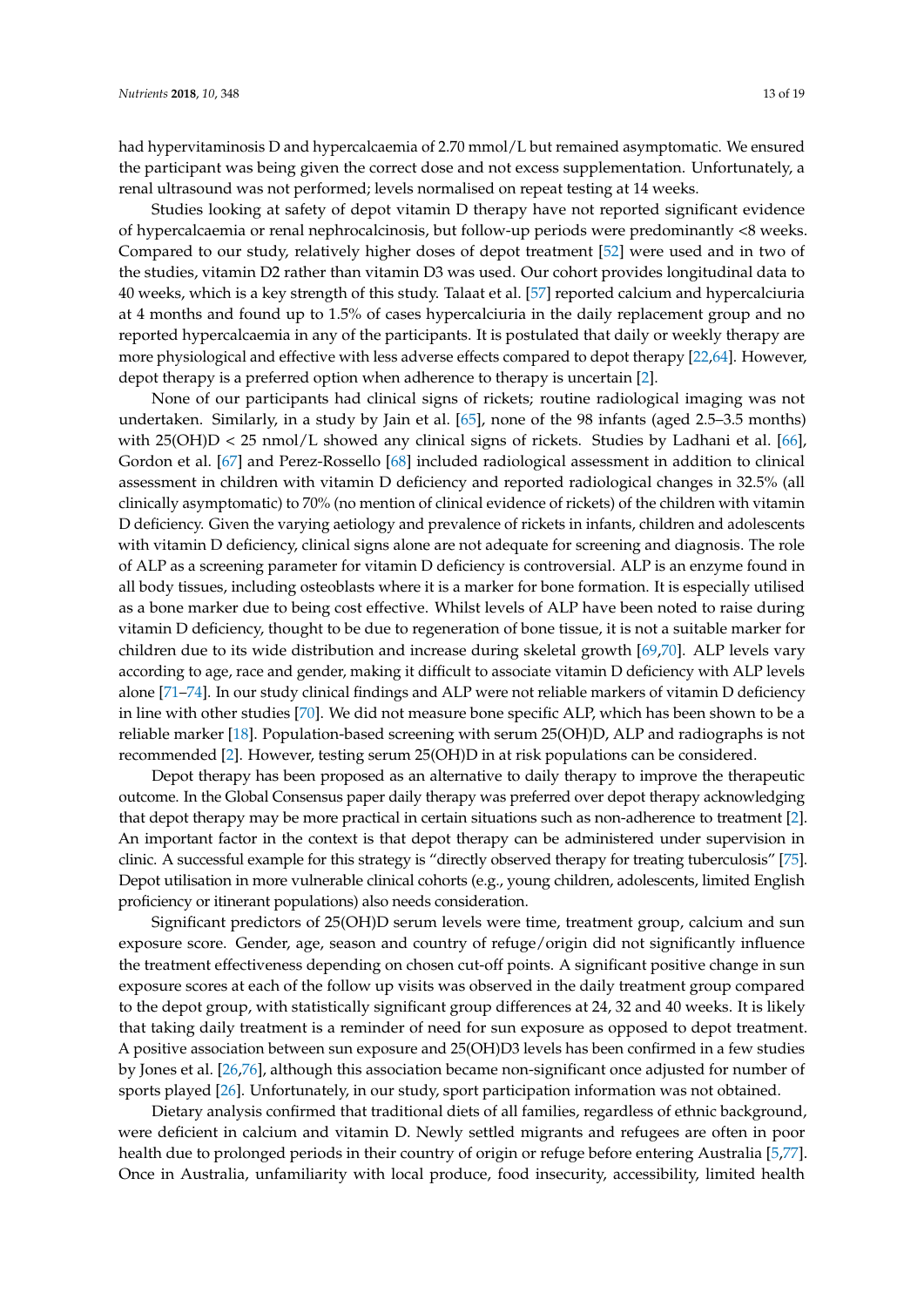literacy, language barriers and acculturation (e.g., consumption of high-fat, high-calorie fast foods) can further influence suboptimal nutrition [\[5](#page-17-4)[,77–](#page-20-17)[79\]](#page-21-0). Our data demonstrate the importance of nutritional assessment for refugee children and provision of culturally appropriate health and nutrition education to allow families to familiarise themselves with local produce and foods and optimise nutritional intake in keeping with age-appropriate recommendations [\[79\]](#page-21-0).

There were limitations to this study design. This study focussed on prospective longitudinal follow up of vitamin D treatment using different treatment modes. As such, one limitation is the lack of data regarding potential vitamin D toxicity at the end of the initial two weeks following depot treatment as there was no follow up at this time point.

It should be noted that the study was underpowered statistically at 40 weeks for the daily group, although statistical significance was still shown, suggesting sufficient power. Post study design and implementation, it was decided to analyse four categories of Vitamin D, hence the Chi square analysis is likely underpowered for detecting significant group differences, but data suggests that there is a difference between treatment groups and Vitamin D categories that should be further explored in future research studies.

Loss to follow-up was significant, however engagement through the paediatric RHS facilitated longitudinal follow-up, particularly in a mobile and predominantly non-English proficient cohort. No comparative international data currently exist beyond a period post-treatment; our data provide important evidence to improve this gap in knowledge. Importantly, sample selection bias was negated by the recruitment through the centralised refugee screening service.

Different study preparations of vitamin D solutions were utilised; the daily regimen arm received a commercially available preparation whilst the depot D3 therapy was prepared by the Clinical Trials Pharmacy. The depot solution required refrigeration and any precipitation may have altered the concentration of the solution, although precautions were in place in the study protocol with respect to time for warming prior to administration. Consequently, the solution half-lives of the solutions may have differed however the high number of participants and long duration of the study is likely to have reduced this variability.

Compliance with the daily vitamin D supplementation was assessed by parental report via interpreters, but formal review of bottles was not undertaken. Similarly, a degree of recall bias may have influenced sun exposure reporting and dietary questionnaires. Interestingly, vitamin D intoxication was only noted in the daily treatment group at the scheduled visits. It can be speculated that this risk of overdosing on daily therapy needs to be considered as a factor in favour of depot therapy when depot therapy under supervision represents a safe alternative.

#### **5. Conclusions**

Our study provides important clinical data demonstrating the efficacy of depot vitamin D therapy as an alternative to daily supplementation in refugee children and adolescents both in short and longer-term follow-up durations. Use of depot formulations may be beneficial to ensure compliance in higher risk cohorts, particularly where daily administration may be challenging. Supplementation of vitamin D, needs to be combined by improved nutritional assessment and culturally sensitive education programmes following resettlement to ensure that longer term dietary requirements are being addressed.

**Supplementary Materials:** The following are available online at [http://www.mdpi.com/2072-6643/10/3/348/s1,](http://www.mdpi.com/2072-6643/10/3/348/s1) Table S1: Summary of paediatric published literature looking at oral depot and/or daily vitamin D therapy.

**Acknowledgments:** We acknowledge and thank participants and their families for their participation. Joseph Ong, Rodney Peh and Saad Qamar assisted with the recruitment of participants. We thank the HEHS staff for assistance in recruitment and vitamin D dispensing at the initial consultations. We appreciate the PMH RHS staff for writing the vitamin D scripts and generously allowing us into their clinic to conduct follow ups. We acknowledge and thank the interpreters for their help throughout the study. Your kind assistance was central to smooth running of this study.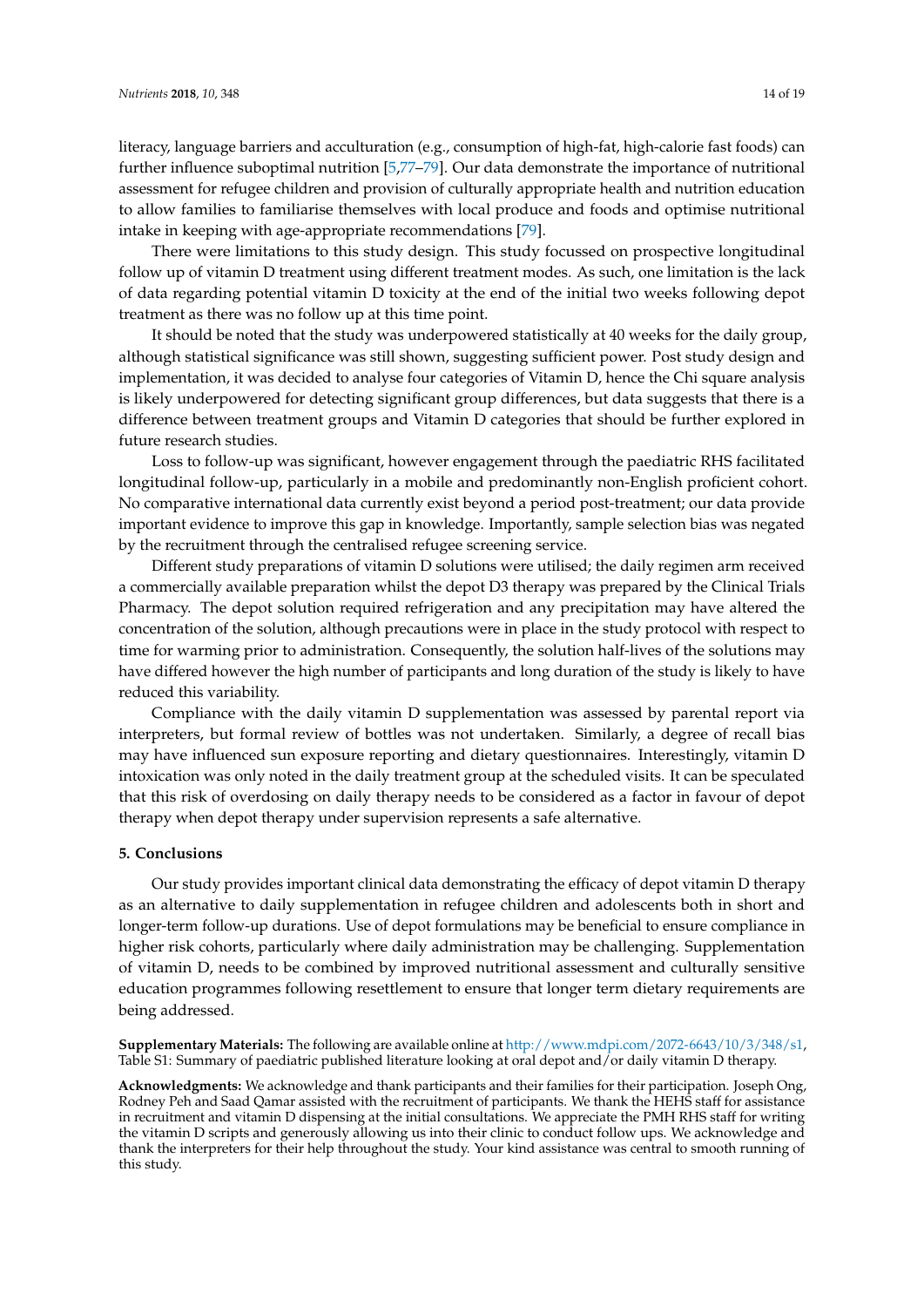**Author Contributions:** D.B. and A.S. conceptualised and designed the trial. U.W. and W.S. are the primary co-authors of the manuscript, involved in data collection and analyses. P.C. performed the statistical analyses, S.C. and A.T. involved in study design and data collection. All authors reviewed the manuscript and approved the final manuscript as submitted.

**Conflicts of Interest:** The authors declare no conflict of interest.

#### **References**

- <span id="page-17-0"></span>1. Holick, M.F. Vitamin D deficiency. *N. Engl. J. Med.* **2007**, *357*, 266–281. [\[CrossRef\]](http://dx.doi.org/10.1056/NEJMra070553) [\[PubMed\]](http://www.ncbi.nlm.nih.gov/pubmed/17634462)
- <span id="page-17-1"></span>2. Munns, C.F.; Shaw, N.; Kiely, M.; Specker, B.L.; Thacher, T.D.; Ozono, K.; Michigami, T.; Tiosano, D.; Mughal, M.Z.; Makitie, O.; et al. Global consensus recommendations on prevention and management of nutritional rickets. *J. Clin. Endocrinol. Metab.* **2016**, *101*, 394–415. [\[CrossRef\]](http://dx.doi.org/10.1210/jc.2015-2175) [\[PubMed\]](http://www.ncbi.nlm.nih.gov/pubmed/26745253)
- <span id="page-17-2"></span>3. Mithal, A.; Wahl, D.; Bonjour, J.P.; Burckhardt, P.; Dawson-Hughes, B.; Eisman, J.; El-Hajj Fuleihan, G.; Josse, R.; Lips, P.; Morales-Torres, J.; et al. Global vitamin D status and determinants of hypovitaminosis D. *Osteoporos. Int.* **2009**, *20*, 1807–1820. [\[CrossRef\]](http://dx.doi.org/10.1007/s00198-009-0954-6) [\[PubMed\]](http://www.ncbi.nlm.nih.gov/pubmed/19543765)
- <span id="page-17-3"></span>4. Nowson, C.; Diamond, T.; Pasco, J.; Mason, R.; Sambrook, P.; Eisman, J. Vitamin D in Australia—Issues and recommendations. *Aust. Fam. Phys.* **2004**, *33*, 133–138.
- <span id="page-17-4"></span>5. Siafarikas, A.; Cherian, S.; Vicca, N.; Jones, T.; Burgner, D. *Vitamin D Deficiency in Migrants*; Nova Science Publishers: New York, NY, USA, 2006.
- <span id="page-17-5"></span>6. Munns, C.F.; Simm, P.J.; Rodda, C.P.; Garnett, S.P.; Zacharin, M.R.; Ward, L.M.; Geddes, J.; Cherian, S.; Zurynski, Y.; Cowell, C.T.; et al. Incidence of vitamin D deficiency rickets among Australian children: An australian paediatric surveillance unit study. *Med. J. Aust.* **2012**, *196*, 466–468. [\[PubMed\]](http://www.ncbi.nlm.nih.gov/pubmed/22509879)
- <span id="page-17-6"></span>7. Robinson, P.D.; Hogler, W.; Craig, M.E.; Verge, C.F.; Walker, J.L.; Piper, A.C.; Woodhead, H.J.; Cowell, C.T.; Ambler, G.R. The re-emerging burden of rickets: A decade of experience from Sydney. *Arch. Dis. Child.* **2006**, *91*, 564–568. [\[CrossRef\]](http://dx.doi.org/10.1136/adc.2004.069575) [\[PubMed\]](http://www.ncbi.nlm.nih.gov/pubmed/15956045)
- <span id="page-17-7"></span>8. Ramagopalan, S.V.; Heger, A.; Berlanga, A.J.; Maugeri, N.J.; Lincoln, M.R.; Burrell, A.; Handunnetthi, L.; Handel, A.E.; Disanto, G.; Orton, S.-M. A chip-seq defined genome-wide map of vitamin D receptor binding: Associations with disease and evolution. *Genome Res.* **2010**, *20*, 1352–1360. [\[CrossRef\]](http://dx.doi.org/10.1101/gr.107920.110) [\[PubMed\]](http://www.ncbi.nlm.nih.gov/pubmed/20736230)
- <span id="page-17-8"></span>9. Battault, S.; Whiting, S.; Peltier, S.; Sadrin, S.; Gerber, G.; Maixent, J. Vitamin D metabolism, functions and needs: From science to health claims. *Eur. J. Nutr.* **2013**, *52*, 429–441. [\[CrossRef\]](http://dx.doi.org/10.1007/s00394-012-0430-5) [\[PubMed\]](http://www.ncbi.nlm.nih.gov/pubmed/22886046)
- 10. Christakos, S.; Hewison, M.; Gardner, D.G.; Wagner, C.L.; Sergeev, I.N.; Rutten, E.; Pittas, A.G.; Boland, R.; Ferrucci, L.; Bikle, D.D. Vitamin D: Beyond bone. *Ann. N. Y. Acad. Sci.* **2013**, *1287*, 45–58. [\[CrossRef\]](http://dx.doi.org/10.1111/nyas.12129) [\[PubMed\]](http://www.ncbi.nlm.nih.gov/pubmed/23682710)
- <span id="page-17-10"></span>11. Rosen, C.J.; Adams, J.S.; Bikle, D.D.; Black, D.M.; Demay, M.B.; Manson, J.E.; Murad, M.H.; Kovacs, C.S. The nonskeletal effects of vitamin D: An endocrine society scientific statement. *Endocr. Rev.* **2012**, *33*, 456–492. [\[CrossRef\]](http://dx.doi.org/10.1210/er.2012-1000) [\[PubMed\]](http://www.ncbi.nlm.nih.gov/pubmed/22596255)
- 12. Soni, M.; Kos, K.; Lang, I.A.; Jones, K.; Melzer, D.; Llewellyn, D.J. Vitamin D and cognitive function. *Scand. J. Clin. Lab. Investig.* **2012**, *72*, 79–82.
- <span id="page-17-9"></span>13. Bischoff-Ferrari, H.A. Relevance of vitamin D in muscle health. *Rev. Endocr. Metab. Disord.* **2012**, *13*, 71–77. [\[CrossRef\]](http://dx.doi.org/10.1007/s11154-011-9200-6) [\[PubMed\]](http://www.ncbi.nlm.nih.gov/pubmed/22020957)
- <span id="page-17-11"></span>14. Paxton, G.A.; Teale, G.R.; Nowson, C.A.; Mason, R.S.; McGrath, J.J.; Thompson, M.J.; Siafarikas, A.; Rodda, C.P.; Munns, C.F.; Australia, O.; et al. Vitamin D and health in pregnancy, infants, children and adolescents in australia and new zealand: A position statement. *Med. J. Aust.* **2013**, *198*, 142–143. [\[CrossRef\]](http://dx.doi.org/10.5694/mja11.11592) [\[PubMed\]](http://www.ncbi.nlm.nih.gov/pubmed/23418693)
- <span id="page-17-12"></span>15. Benson, J.; Skull, S. Hiding from the sun: Vitamin D deficiency in refugees. *Aust. Fam. Phys.* **2007**, *36*, 355–357.
- 16. Stalgis-Billinksi, K.L.S.; Boyages, J.; Salisbury, E.L.; Dunstan, C.R.; Henderson, S.I.; Talbot, P.L. Burning daylight: Balancing vitamin D requirements with sensible sun exposure. *MJA* **2011**, *194*, 345–348.
- <span id="page-17-13"></span>17. Sheikh, M.; Wang, S.; Pal, A.; MacIntyre, C.R.; Wood, N.; Gunesekera, H. Vitamin D deficiency in refugee children from conflict zones. *J. Immigr. Minor. Health* **2011**, *13*, 87–93. [\[CrossRef\]](http://dx.doi.org/10.1007/s10903-010-9325-9) [\[PubMed\]](http://www.ncbi.nlm.nih.gov/pubmed/20198433)
- <span id="page-17-14"></span>18. Jones, G.; Blizzard, C.; Riley, M.D.; Parameswaran, V.; Greenaway, T.M.; Dwyer, T. Vitamin D levels in prepubertal children in southern Tasmania: Prevalence and determinants. *Eur. J. Clin. Nutr.* **1999**, *53*, 824–829. [\[CrossRef\]](http://dx.doi.org/10.1038/sj.ejcn.1600858) [\[PubMed\]](http://www.ncbi.nlm.nih.gov/pubmed/10556991)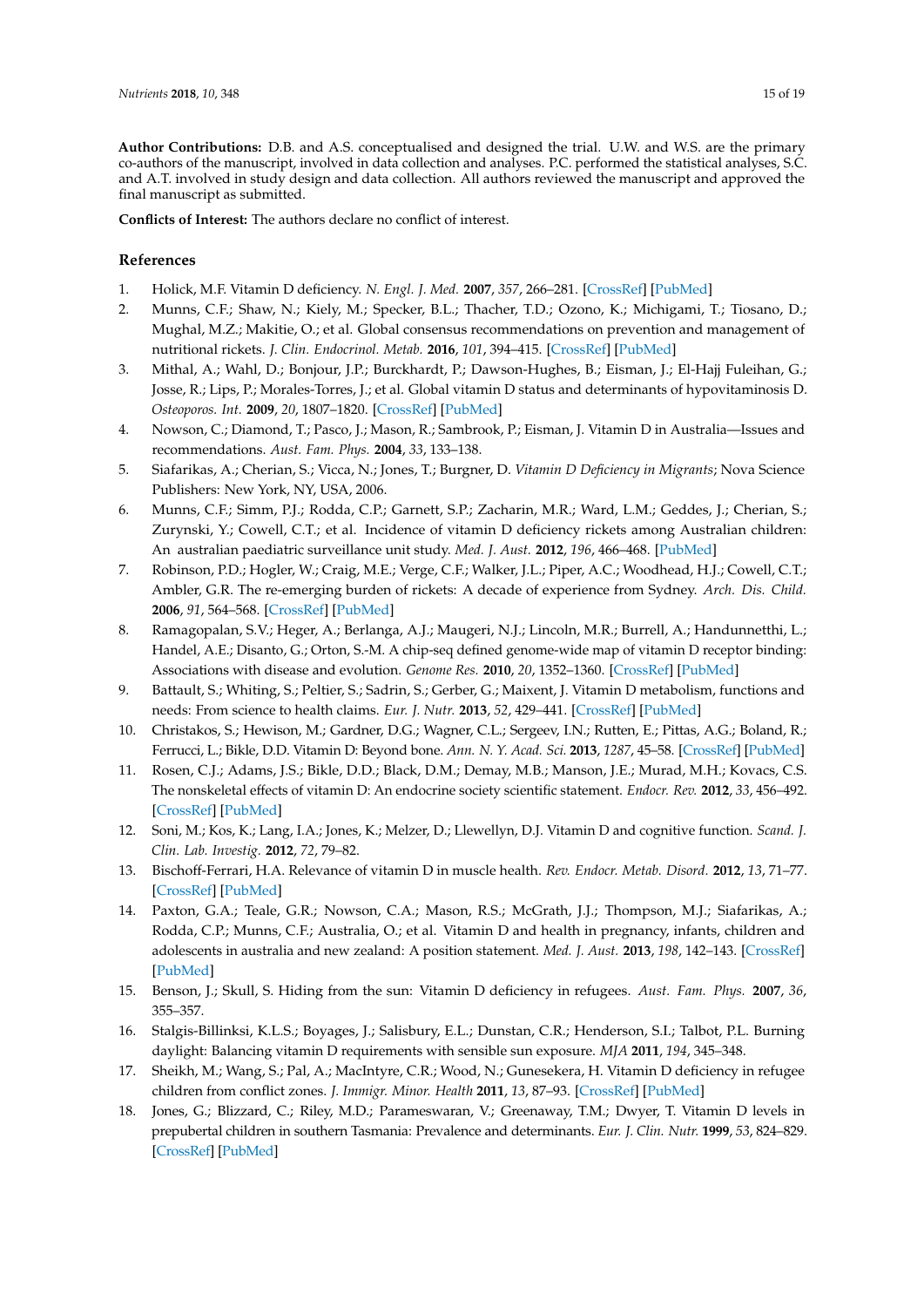- <span id="page-18-0"></span>19. Benitez-Aguirre, P.Z.; Wood, N.J.; Biesheuvel, C.; Moreira, C.; Munns, C.F. The natural history of vitamin D deficiency in african refugees living in sydney. *MJA* **2009**, *190*, 426–428. [\[PubMed\]](http://www.ncbi.nlm.nih.gov/pubmed/19374614)
- <span id="page-18-1"></span>20. Department of Immigration and Citizenship. 2010–2011 Migration Program Report. Available online: [www.](www.immi.gov.au/media/statistics/pdf/report-on-migration-program-2010-11.pdf) [immi.gov.au/media/statistics/pdf/report-on-migration-program-2010-11.pdf](www.immi.gov.au/media/statistics/pdf/report-on-migration-program-2010-11.pdf) (accessed on 25 August 2017).
- <span id="page-18-2"></span>21. Mutch, R.C.; Cherian, S.; Nemba, K.; Geddes, J.S.; Rutherford, D.M.; Chaney, G.M.; Burgner, D.P. Tertiary paediatric refugee health clinic in Western Australia: Analysis of the first 1026 children: Prospective study of paediatric refugees. *J. Paediatr. Child Health* **2012**, *48*, 582–587. [\[CrossRef\]](http://dx.doi.org/10.1111/j.1440-1754.2012.02429.x) [\[PubMed\]](http://www.ncbi.nlm.nih.gov/pubmed/22429646)
- <span id="page-18-3"></span>22. Holick, M.F.; Binkley, N.C.; Bischoff-Ferrari, H.A.; Gordon, C.M.; Hanley, D.A.; Heaney, R.P.; Murad, M.H.; Weaver, C.M.; Endocrine, S. Evaluation, treatment, and prevention of vitamin D deficiency: An endocrine society clinical practice guideline. *J. Clin. Endocrinol. Metab.* **2011**, *96*, 1911–1930. [\[CrossRef\]](http://dx.doi.org/10.1210/jc.2011-0385) [\[PubMed\]](http://www.ncbi.nlm.nih.gov/pubmed/21646368)
- 23. Hansen, K.E. High-dose vitamin D: Helpful or harmful? *Curr. Rheumatol. Rep.* **2011**, *13*, 257–264. [\[CrossRef\]](http://dx.doi.org/10.1007/s11926-011-0175-9) [\[PubMed\]](http://www.ncbi.nlm.nih.gov/pubmed/21369796)
- <span id="page-18-4"></span>24. Australian Bureau of Statistics. Australian health survey: Biomedical results for nutrients, 2011–2012 feature article: Vitamin D. *J. Home Econ. Inst. Aust.* **2014**, *21*, 27–31.
- <span id="page-18-5"></span>25. Holick, M.F.; Binkley, N.C.; Bischoff-Ferrari, H.A.; Gordon, C.M.; Hanley, D.A.; Heaney, R.P.; Murad, M.H.; Weaver, C.M. Guidelines for preventing and treating vitamin D deficiency and insufficiency revisited. *J. Clin. Endocrinol. Metab.* **2012**, *97*, 1153–1158. [\[CrossRef\]](http://dx.doi.org/10.1210/jc.2011-2601) [\[PubMed\]](http://www.ncbi.nlm.nih.gov/pubmed/22442274)
- <span id="page-18-6"></span>26. Jones, G.; Dwyer, T.; Hynes, K.L.; Parameswaran, V.; Greenaway, T.M. Vitamin D insufficiency in adolescent males in southern Tasmania: Prevalence, determinants, and relationship to bone turnover markers. *Osteoporos. Int.* **2005**, *16*, 636–641. [\[CrossRef\]](http://dx.doi.org/10.1007/s00198-004-1733-z) [\[PubMed\]](http://www.ncbi.nlm.nih.gov/pubmed/15448989)
- <span id="page-18-7"></span>27. Heaney, R.P. Assessing vitamin D status. *Curr. Opin. Clin. Nutr. Metab. Care* **2011**, *14*, 440–444. [\[CrossRef\]](http://dx.doi.org/10.1097/MCO.0b013e328348ed85) [\[PubMed\]](http://www.ncbi.nlm.nih.gov/pubmed/21832900)
- <span id="page-18-8"></span>28. Specker, B.L.; Tsang, R.C.; Hollis, B.W. Effect of race and diet on human-milk vitamin D and 25-hydroxyvitamin D. *Am. J. Dis. Child.* **1985**, *139*, 1134–1137. [\[CrossRef\]](http://dx.doi.org/10.1001/archpedi.1985.02140130072032) [\[PubMed\]](http://www.ncbi.nlm.nih.gov/pubmed/2998180)
- <span id="page-18-9"></span>29. Dean, C.B.; Nielsen, J.D. Generalized linear mixed models: A review and some extensions. *Lifetime Data Anal.* **2007**, *13*, 497–512. [\[CrossRef\]](http://dx.doi.org/10.1007/s10985-007-9065-x) [\[PubMed\]](http://www.ncbi.nlm.nih.gov/pubmed/18000755)
- <span id="page-18-10"></span>30. Eggemoen, A.R.; Knutsen, K.V.; Dalen, I.; Jenum, A.K. Vitamin D status in recently arrived immigrants from Africa and Asia: A cross-sectional study from norway of children, adolescents and adults. *BMJ Open* **2013**, *3*, e003293. [\[CrossRef\]](http://dx.doi.org/10.1136/bmjopen-2013-003293) [\[PubMed\]](http://www.ncbi.nlm.nih.gov/pubmed/24157818)
- <span id="page-18-11"></span>31. Penrose, K.; Hunter Adams, J.; Nguyen, T.; Cochran, J.; Geltman, P.L. Vitamin D deficiency among newly resettled refugees in massachusetts. *J. Immigr. Minor. Health* **2012**, *14*, 941–948. [\[CrossRef\]](http://dx.doi.org/10.1007/s10903-012-9603-9) [\[PubMed\]](http://www.ncbi.nlm.nih.gov/pubmed/22411495)
- <span id="page-18-12"></span>32. Feil, P.H.; Grauer, J.S.; Gadbury-Amyot, C.C.; Kula, K.; McCunniff, M.D. Intentional use of the hawthorne effect to improve oral hygiene compliance in orthodontic patients. *J. Dent. Educ.* **2002**, *66*, 1129–1135. [\[PubMed\]](http://www.ncbi.nlm.nih.gov/pubmed/12449206)
- 33. De Amici, D.; Klersy, C.; Ramajoli, F.; Brustia, L.; Politi, P. Impact of the hawthorne effect in a longitudinal clinical study: The case of anesthesia. *Control. Clin. Trials* **2000**, *21*, 103–114. [\[CrossRef\]](http://dx.doi.org/10.1016/S0197-2456(99)00054-9)
- <span id="page-18-13"></span>34. McCarney, R.; Warner, J.; Iliffe, S.; Van Haselen, R.; Griffin, M.; Fisher, P. The hawthorne effect: A randomised, controlled trial. *BMC Med. Res. Methodol.* **2007**, *7*, 30. [\[CrossRef\]](http://dx.doi.org/10.1186/1471-2288-7-30) [\[PubMed\]](http://www.ncbi.nlm.nih.gov/pubmed/17608932)
- <span id="page-18-14"></span>35. Shepherd, D.; Day, A.S.; Leach, S.T.; Lopez, R.; Messenger, R.; Woodhead, H.J.; Ledder, O.; Lemberg, D.A. Single high-dose oral vitamin D3 therapy (stoss): A solution to vitamin D deficiency in children with inflammatory bowel disease? *J. Pediatr. Gastroenterol. Nutr.* **2015**, *61*, 411–414. [\[CrossRef\]](http://dx.doi.org/10.1097/MPG.0000000000000823) [\[PubMed\]](http://www.ncbi.nlm.nih.gov/pubmed/25883058)
- <span id="page-18-15"></span>36. Shah, B.R.; Finberg, L. Single-day therapy for nutritional vitamin D-deficiency rickets: A preferred method. *J. Pediatr.* **1994**, *125*, 487–490. [\[CrossRef\]](http://dx.doi.org/10.1016/S0022-3476(05)83303-7)
- 37. Soliman, A.T.; El-Dabbagh, M.; Adel, A.; Al Ali, M.; Aziz Bedair, E.M.; Elalaily, R.K. Clinical responses to a mega-dose of vitamin D3 in infants and toddlers with vitamin D deficiency rickets. *J. Trop. Pediatr.* **2010**, *56*, 19–26. [\[CrossRef\]](http://dx.doi.org/10.1093/tropej/fmp040) [\[PubMed\]](http://www.ncbi.nlm.nih.gov/pubmed/19506025)
- 38. Tau, C.; Ciriani, V.; Scaiola, E.; Acuna, M. Twice single doses of 100,000 iu of vitamin D in winter is adequate and safe for prevention of vitamin D deficiency in healthy children from Ushuaia, Tierra del Fuego, Argentina. *J. Steroid Biochem. Mol. Biol.* **2007**, *103*, 651–654. [\[CrossRef\]](http://dx.doi.org/10.1016/j.jsbmb.2006.12.027) [\[PubMed\]](http://www.ncbi.nlm.nih.gov/pubmed/17257830)
- 39. Aggarwal, V.; Seth, A.; Marwaha, R.K.; Sharma, B.; Sonkar, P.; Singh, S.; Aneja, S. Management of nutritional rickets in Indian children: A randomized controlled trial. *J. Trop. Pediatr.* **2013**, *59*, 127–133. [\[CrossRef\]](http://dx.doi.org/10.1093/tropej/fms058) [\[PubMed\]](http://www.ncbi.nlm.nih.gov/pubmed/23104564)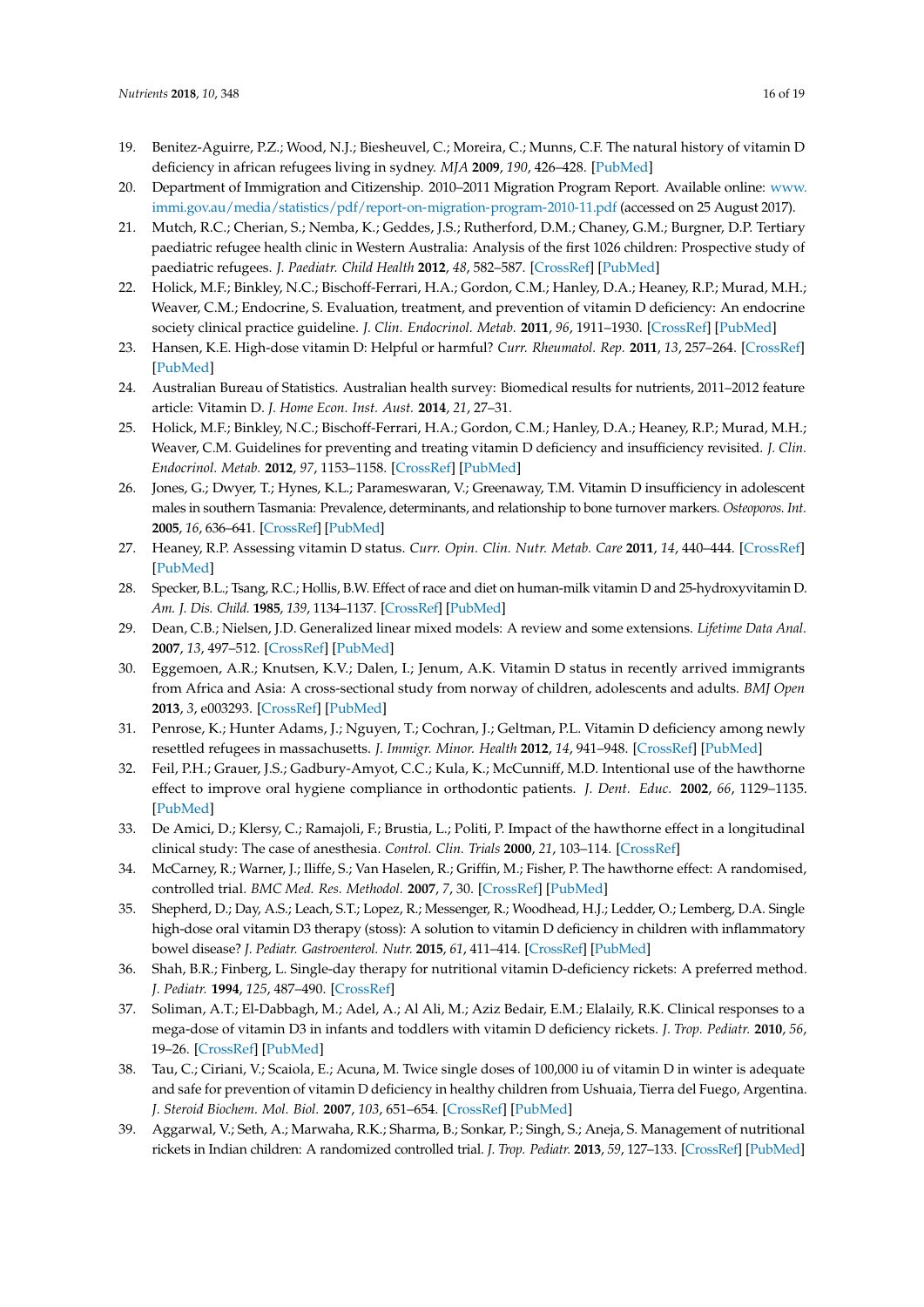- <span id="page-19-0"></span>40. Cipriani, C.; Romagnoli, E.; Scillitani, A.; Chiodini, I.; Clerico, R.; Carnevale, V.; Mascia, M.L.; Battista, C.; Viti, R.; Pileri, M.; et al. Effect of a single oral dose of 600,000 iu of cholecalciferol on serum calciotropic hormones in young subjects with vitamin D deficiency: A prospective intervention study. *J. Clin. Endocrinol. Metab.* **2010**, *95*, 4771–4777. [\[CrossRef\]](http://dx.doi.org/10.1210/jc.2010-0502) [\[PubMed\]](http://www.ncbi.nlm.nih.gov/pubmed/20660032)
- <span id="page-19-1"></span>41. Garg, M.K.; Marwaha, R.K.; Khadgawat, R.; Ramot, R.; Obroi, A.K.; Mehan, N.; Gupta, N.; Madan, R. Efficacy of vitamin D loading doses on serum 25-hydroxy vitamin D levels in school going adolescents: An open label non-randomized prospective trial. *J. Pediatr. Endocrinol. Metab.* **2013**, *26*, 515–523. [\[CrossRef\]](http://dx.doi.org/10.1515/jpem-2012-0390) [\[PubMed\]](http://www.ncbi.nlm.nih.gov/pubmed/23509211)
- 42. Mittal, H.; Rai, S.; Shah, D.; Madhu, S.V.; Mehrotra, G.; Malhotra, R.K.; Gupta, P. 300,000 iu or 600,000 iu of oral vitamin D3 for treatment of nutritional rickets: A randomized controlled trial. *Indian Pediatr.* **2014**, *51*, 265–272. [\[CrossRef\]](http://dx.doi.org/10.1007/s13312-014-0399-7) [\[PubMed\]](http://www.ncbi.nlm.nih.gov/pubmed/24825262)
- 43. Shakiba, M.; Ghadir, M.; Nafei, Z.; Akhavan Karbasi, S.; Lotfi, M.H.; Shajari, A. Study to evaluate two dosage regimens of vitamin D through an academic year in middle school girls: A randomized trial. *Acta Med. Iran.* **2011**, *49*, 780–783. [\[PubMed\]](http://www.ncbi.nlm.nih.gov/pubmed/22174164)
- 44. Zeghoud, F.; Ben-Mekhbi, H.; Djeghri, N.; Garabedian, M. Vitamin D prophylaxis during infancy: Comparison of the long-term effects of three intermittent doses (15, 5, or 2.5 mg) on 25-hydroxyvitamin d concentrations. *Am. J. Clin. Nutr.* **1994**, *60*, 393–396. [\[CrossRef\]](http://dx.doi.org/10.1093/ajcn/60.3.393) [\[PubMed\]](http://www.ncbi.nlm.nih.gov/pubmed/8074071)
- <span id="page-19-6"></span>45. Cesur, Y.; Caksen, H.; Gundem, A.; Kirimi, E.; Odabas, D. Comparison of low and high dose of vitamin D treatment in nutritional vitamin D deficiency rickets. *J. Pediatr. Endocrinol. Metab.* **2003**, *16*, 1105–1109. [\[CrossRef\]](http://dx.doi.org/10.1515/JPEM.2003.16.8.1105) [\[PubMed\]](http://www.ncbi.nlm.nih.gov/pubmed/14594170)
- <span id="page-19-4"></span>46. Vijayakumar, M.; Meenu, J. Stoss therapy and weekly vitamin D therapy in the management of nutritional rickets in children—A comparative study. *J. Evid. Based Med. Healthc.* **2017**, *4*, 279–285. [\[CrossRef\]](http://dx.doi.org/10.18410/jebmh/2017/53) [\[PubMed\]](http://www.ncbi.nlm.nih.gov/pubmed/29450074)
- <span id="page-19-7"></span>47. Harnot, J.; Verma, S.; Singhi, S.; Sankhyan, N.; Sachdeva, N.; Bharti, B. Comparison of 300,000 and 600,000 iu oral vitamin-D bolus for vitamin-D deficiency in young children. *Indian J. Pediatr.* **2017**, *84*, 111–116. [\[CrossRef\]](http://dx.doi.org/10.1007/s12098-016-2233-9) [\[PubMed\]](http://www.ncbi.nlm.nih.gov/pubmed/27683282)
- 48. Koçyiğit, C.; Çatlı, G.; İnce, G.; Özkan, E.B.; Dündar, B.N. Can stoss therapy be used in children with vitamin D deficiency or insufficiency without rickets? *J. Clin. Res. Pediatr. Endocrinol.* **2017**, *9*, 150–155. [\[CrossRef\]](http://dx.doi.org/10.4274/jcrpe.3842) [\[PubMed\]](http://www.ncbi.nlm.nih.gov/pubmed/28077342)
- 49. Marwaha, R.K.; Tandon, N.; Agarwal, N.; Puri, S.; Agarwal, R.; Singh, S.; Mani, K. Impact of two regimens of vitamin D supplementation on calcium—Vitamin D—Pth axis of schoolgirls of delhi. *Indian Pediatr.* **2010**, *47*, 761–769. [\[CrossRef\]](http://dx.doi.org/10.1007/s13312-010-0116-0) [\[PubMed\]](http://www.ncbi.nlm.nih.gov/pubmed/20308769)
- <span id="page-19-2"></span>50. Akcam, M.; Yildiz, M.; Yilmaz, A.; Artan, R. Bone mineral density in response to two different regimes in rickets. *Indian Pediatr.* **2006**, *43*, 423–427. [\[PubMed\]](http://www.ncbi.nlm.nih.gov/pubmed/16735766)
- <span id="page-19-3"></span>51. Emel, T.; Dogan, D.A.; Erdem, G.; Faruk, O. Therapy strategies in vitamin D deficiency with or without rickets: Efficiency of low-dose stoss therapy. *J. Pediatr. Endocrinol. Metab.* **2012**, *25*, 107–110. [\[CrossRef\]](http://dx.doi.org/10.1515/jpem-2011-0368) [\[PubMed\]](http://www.ncbi.nlm.nih.gov/pubmed/22570958)
- <span id="page-19-10"></span>52. Raghuramulu, N.; Reddy, V. Studies on vitamin D metabolism in malnourished children. *Br. J. Nutr.* **1982**, *47*, 231–234. [\[CrossRef\]](http://dx.doi.org/10.1079/BJN19820030) [\[PubMed\]](http://www.ncbi.nlm.nih.gov/pubmed/6279142)
- 53. Tan, J.K.; Kearns, P.; Martin, A.C.; Siafarikas, A. Randomised controlled trial of daily versus stoss vitamin D therapy in aboriginal children. *J. Paediatr. Child Health* **2015**, *51*, 626–631. [\[CrossRef\]](http://dx.doi.org/10.1111/jpc.12781) [\[PubMed\]](http://www.ncbi.nlm.nih.gov/pubmed/25523190)
- 54. Cesur, Y.; Dogan, M.; Ariyuca, S.; Basaranoglu, M.; Bektas, M.S.; Peker, E.; Akbayram, S.; Caksen, H. Evaluation of children with nutritional rickets. *J. Pediatr. Endocrinol. Metab.* **2011**, *24*, 35–43. [\[CrossRef\]](http://dx.doi.org/10.1515/jpem.2011.108) [\[PubMed\]](http://www.ncbi.nlm.nih.gov/pubmed/21528813)
- <span id="page-19-8"></span>55. Pappa, H.M.; Mitchell, P.D.; Jiang, H.; Kassiff, S.; Filip-Dhima, R.; DiFabio, D.; Quinn, N.; Lawton, R.C.; Varvaris, M.; Van Straaten, S.; et al. Treatment of vitamin D insufficiency in children and adolescents with inflammatory bowel disease: A randomized clinical trial comparing three regimens. *J. Clin. Endocrinol. Metab.* **2012**, *97*, 2134–2142. [\[CrossRef\]](http://dx.doi.org/10.1210/jc.2011-3182) [\[PubMed\]](http://www.ncbi.nlm.nih.gov/pubmed/22456619)
- <span id="page-19-9"></span>56. Gordon, C.M.; Williams, A.L.; Feldman, H.A.; May, J.; Sinclair, L.; Vasquez, A.; Cox, J.E. Treatment of hypovitaminosis D in infants and toddlers. *J. Clin. Endocrinol. Metab.* **2008**, *93*, 2716–2721. [\[CrossRef\]](http://dx.doi.org/10.1210/jc.2007-2790) [\[PubMed\]](http://www.ncbi.nlm.nih.gov/pubmed/18413426)
- <span id="page-19-5"></span>57. Talaat, I.M.; Kamal, N.M.; Alghamdi, H.A.; Alharthi, A.A.; Alshahrani, M.A. A randomized clinical trial comparing 3 different replacement regimens of vitamin D in clinically asymptomatic pediatrics and adolescents with vitamin D insufficiency. *Ital. J. Pediatr.* **2016**, *42*, 1–8. [\[CrossRef\]](http://dx.doi.org/10.1186/s13052-016-0314-z) [\[PubMed\]](http://www.ncbi.nlm.nih.gov/pubmed/27927221)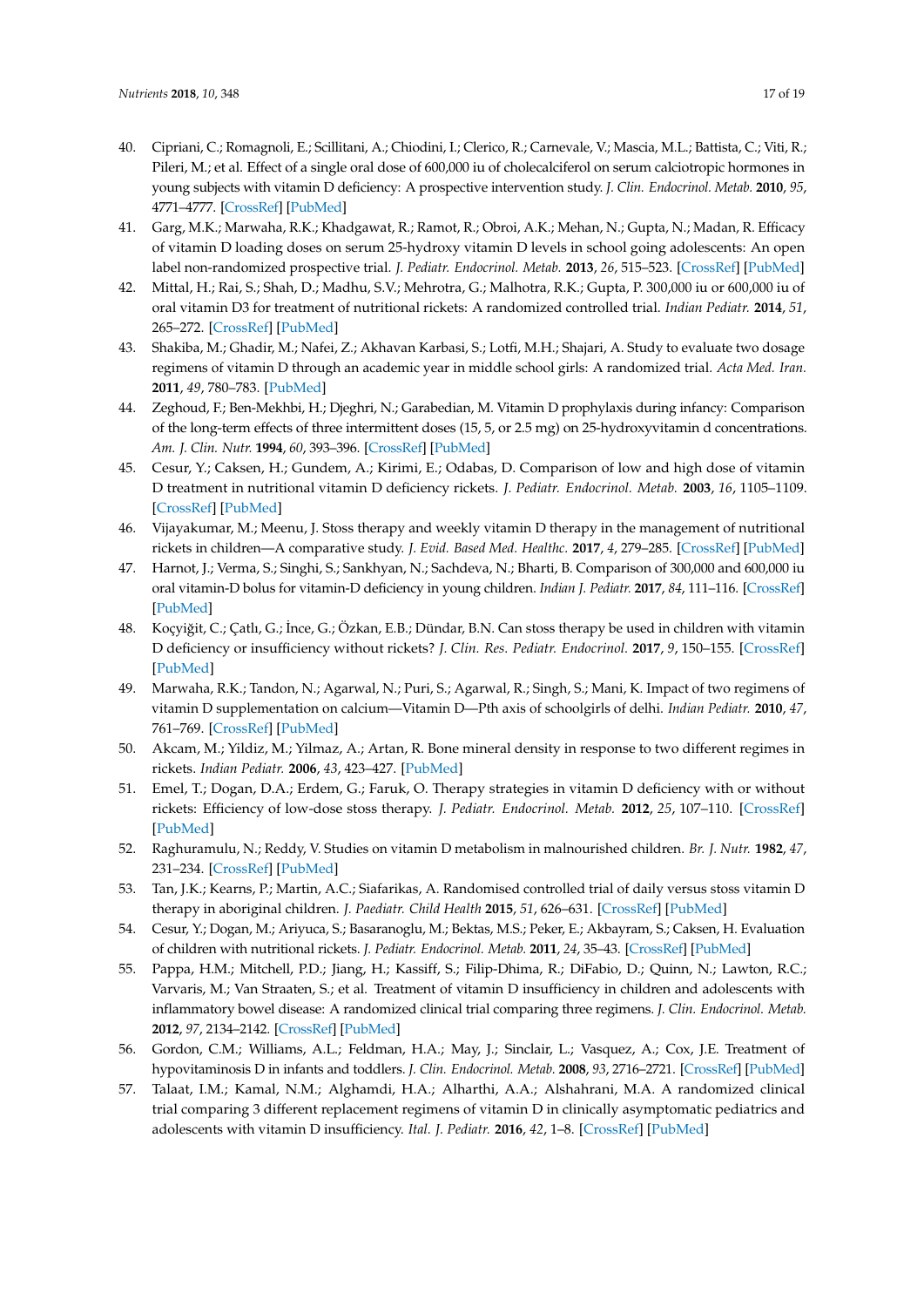- <span id="page-20-0"></span>58. Huynh, J.; Lu, T.; Liew, D.; Doery, J.C.G.; Tudball, R.; Jona, M.; Bhamjee, R.; Rodda, C.P. Vitamin D in newborns. A randomised controlled trial comparing daily and single oral bolus vitamin D in infants. *J. Paediatr. Child Health* **2017**, *53*, 163–169. [\[CrossRef\]](http://dx.doi.org/10.1111/jpc.13338) [\[PubMed\]](http://www.ncbi.nlm.nih.gov/pubmed/27670154)
- <span id="page-20-1"></span>59. Shakinba, M.; Tefagh, S.; Nafei, Z. The optimal dose of vitamin D in growing girls during academic years: A randomized trial. *Turk. J. Med. Sci.* **2011**, *41*, 33–37.
- <span id="page-20-2"></span>60. Guillemant, J.; Le, H.T.; Maria, A.; Allemandou, A.; Peres, G.; Guillemant, S. Wintertime vitamin D deficiency in male adolescents: Effect on parathyroid function and response to vitamin D-3 supplements. *Osteoporos. Int.* **2001**, *12*, 875–879. [\[CrossRef\]](http://dx.doi.org/10.1007/s001980170040) [\[PubMed\]](http://www.ncbi.nlm.nih.gov/pubmed/11716192)
- <span id="page-20-3"></span>61. Markestad, T.; Hesse, V.; Siebenhuner, M.; Jahreis, G.; Aksnes, L.; Plenert, W.; Aarskog, D. Intermittent high-dose vitamin D prophylaxis during infancy: Effect on vitamin D metabolites, calcium, and phosphorus. *Am. J. Clin. Nutr.* **1987**, *46*, 652–658. [\[CrossRef\]](http://dx.doi.org/10.1093/ajcn/46.4.652) [\[PubMed\]](http://www.ncbi.nlm.nih.gov/pubmed/3499065)
- <span id="page-20-4"></span>62. Valkama, S.; Holmlund-Suila, E.; Enlund-Cerullo, M.; Rosendahl, J.; Hauta-Alus, H.; Helve, O.; Hytinantti, T.; Viljakainen, H.; Andersson, S.; Makitie, O. No severe hypercalcemia with daily vitamin D-3 supplementation of up to 30 mu g during the first year of life. *Horm. Res. Paediatr.* **2017**, *88*, 147–154. [\[CrossRef\]](http://dx.doi.org/10.1159/000477298) [\[PubMed\]](http://www.ncbi.nlm.nih.gov/pubmed/28647736)
- <span id="page-20-5"></span>63. Vogiatzi, M.G.; Jacobson-Dickman, E.; DeBoer, M.D.; Drugs; Therapeutics Committee of The Pediatric Endocrine Society. Vitamin D supplementation and risk of toxicity in pediatrics: A review of current literature. *J. Clin. Endocrinol. Metab.* **2014**, *99*, 1132–1141. [\[CrossRef\]](http://dx.doi.org/10.1210/jc.2013-3655) [\[PubMed\]](http://www.ncbi.nlm.nih.gov/pubmed/24456284)
- <span id="page-20-6"></span>64. Balasubramanian, S.; Dhanalakshmi, K.; Amperayani, S. Vitamin D deficiency in childhood—A review of current guidelines on diagnosis and management. *Indian Pediatr.* **2013**, *50*, 669–675. [\[CrossRef\]](http://dx.doi.org/10.1007/s13312-013-0200-3) [\[PubMed\]](http://www.ncbi.nlm.nih.gov/pubmed/23942432)
- <span id="page-20-7"></span>65. Jain, V.; Gupta, N.; Kalaivani, M.; Jain, A.; Sinha, A.; Agarwal, R. Vitamin D deficiency in healthy breastfed term infants at 3 months & their mothers in India: Seasonal variation & determinants. *Indian J. Med. Res.* **2011**, *133*, 267–273. [\[PubMed\]](http://www.ncbi.nlm.nih.gov/pubmed/21441679)
- <span id="page-20-8"></span>66. Ladhani, S.; Srinivasan, L.; Buchanan, C.; Allgrove, J. Presentation of vitamin D deficiency. *Arch. Dis. Child.* **2004**, *89*, 781–784. [\[CrossRef\]](http://dx.doi.org/10.1136/adc.2003.031385) [\[PubMed\]](http://www.ncbi.nlm.nih.gov/pubmed/15269083)
- <span id="page-20-9"></span>67. Gordon, C.M.; Feldman, H.A.; Sinclair, L.; Williams, A.L.; Kleinman, P.K.; Perez-Rossello, J.; Cox, J.E. Prevalence of vitamin D deficiency among healthy infants and toddlers. *Arch. Pediatr. Adolesc. Med.* **2008**, *162*, 505–512. [\[CrossRef\]](http://dx.doi.org/10.1001/archpedi.162.6.505) [\[PubMed\]](http://www.ncbi.nlm.nih.gov/pubmed/18524739)
- <span id="page-20-10"></span>68. Perez-Rossello, J.M.; Feldman, H.A.; Kleinman, P.K.; Connolly, S.A.; Fair, R.A.; Myers, R.M.; Gordon, C.M. Rachitic changes, demineralization, and fracture risk in healthy infants and toddlers with vitamin D deficiency. *Radiology* **2012**, *262*, 234–241. [\[CrossRef\]](http://dx.doi.org/10.1148/radiol.11110358) [\[PubMed\]](http://www.ncbi.nlm.nih.gov/pubmed/22106354)
- <span id="page-20-11"></span>69. Rauch, F.; Middelmann, B.; Cagnoli, M.; Keller, K.M.; Schönau, E. Comparison of total alkaline phosphatase and three assays for bone-specific alkaline phosphatase in childhood and adolescence. *Acta Paediatr. Int. J. Paediatr.* **1997**, *86*, 583–587. [\[CrossRef\]](http://dx.doi.org/10.1111/j.1651-2227.1997.tb08938.x)
- <span id="page-20-12"></span>70. Shaheen, S.; Noor, S.S.; Barakzai, Q. Serum alkaline phosphatase screening for vitamin D deficiency states. *J. Coll. Phys. Surg. Pak.* **2012**, *22*, 424–427.
- <span id="page-20-13"></span>71. Jesudason, D.; Need, A.G.; Horowitz, M.; O'Loughlin, P.D.; Morris, H.A.; Nordin, B.E. Relationship between serum 25-hydroxyvitamin D and bone resorption markers in vitamin D insufficiency. *Bone* **2002**, *31*, 626–630. [\[CrossRef\]](http://dx.doi.org/10.1016/S8756-3282(02)00866-9)
- 72. Mora, S.; Pitukcheewanont, P.; Kaufman, F.R.; Nelson, J.C.; Gilsanz, V. Biochemical markers of bone turnover and the volume and the density of bone in children at different stages of sexual development. *J. Bone Miner. Res.* **1999**, *14*, 1664–1671. [\[CrossRef\]](http://dx.doi.org/10.1359/jbmr.1999.14.10.1664) [\[PubMed\]](http://www.ncbi.nlm.nih.gov/pubmed/10491213)
- 73. Szulc, P.; Seeman, E.; Delmas, P.D. Biochemical measurements of bone turnover in children and adolescents. *Osteoporos. Int.* **2000**, *11*, 281–294. [\[CrossRef\]](http://dx.doi.org/10.1007/s001980070116) [\[PubMed\]](http://www.ncbi.nlm.nih.gov/pubmed/10928217)
- <span id="page-20-14"></span>74. Whyte, M.P. Hypophosphatasia and the role of alkaline phosphatase in skeletal mineralization. *Endocr. Rev.* **1994**, *15*, 439–461. [\[PubMed\]](http://www.ncbi.nlm.nih.gov/pubmed/7988481)
- <span id="page-20-15"></span>75. Karumbi, J.; Garner, P. Directly observed therapy for treating tuberculosis. *Cochrane Database Syst. Rev.* **2015**, *5*, CD003343. [\[CrossRef\]](http://dx.doi.org/10.1002/14651858.CD003343.pub4) [\[PubMed\]](http://www.ncbi.nlm.nih.gov/pubmed/26022367)
- <span id="page-20-16"></span>76. Jones, G.; Dwyer, T. Bone mass in prepubertal children: Gender differences and the role of physical activity and sunlight exposure. *J. Clin. Endocrinol. Metab.* **1998**, *83*, 4274–4279. [\[CrossRef\]](http://dx.doi.org/10.1210/jc.83.12.4274) [\[PubMed\]](http://www.ncbi.nlm.nih.gov/pubmed/9851763)
- <span id="page-20-17"></span>77. Caperchione, C.M.; Kolt, G.S.; Kerry Mummery, W. Physical activity in culturally and linguistically diverse migrant groups to western society. *Sports Med.* **2009**, *39*, 167–177. [\[CrossRef\]](http://dx.doi.org/10.2165/00007256-200939030-00001) [\[PubMed\]](http://www.ncbi.nlm.nih.gov/pubmed/19290674)